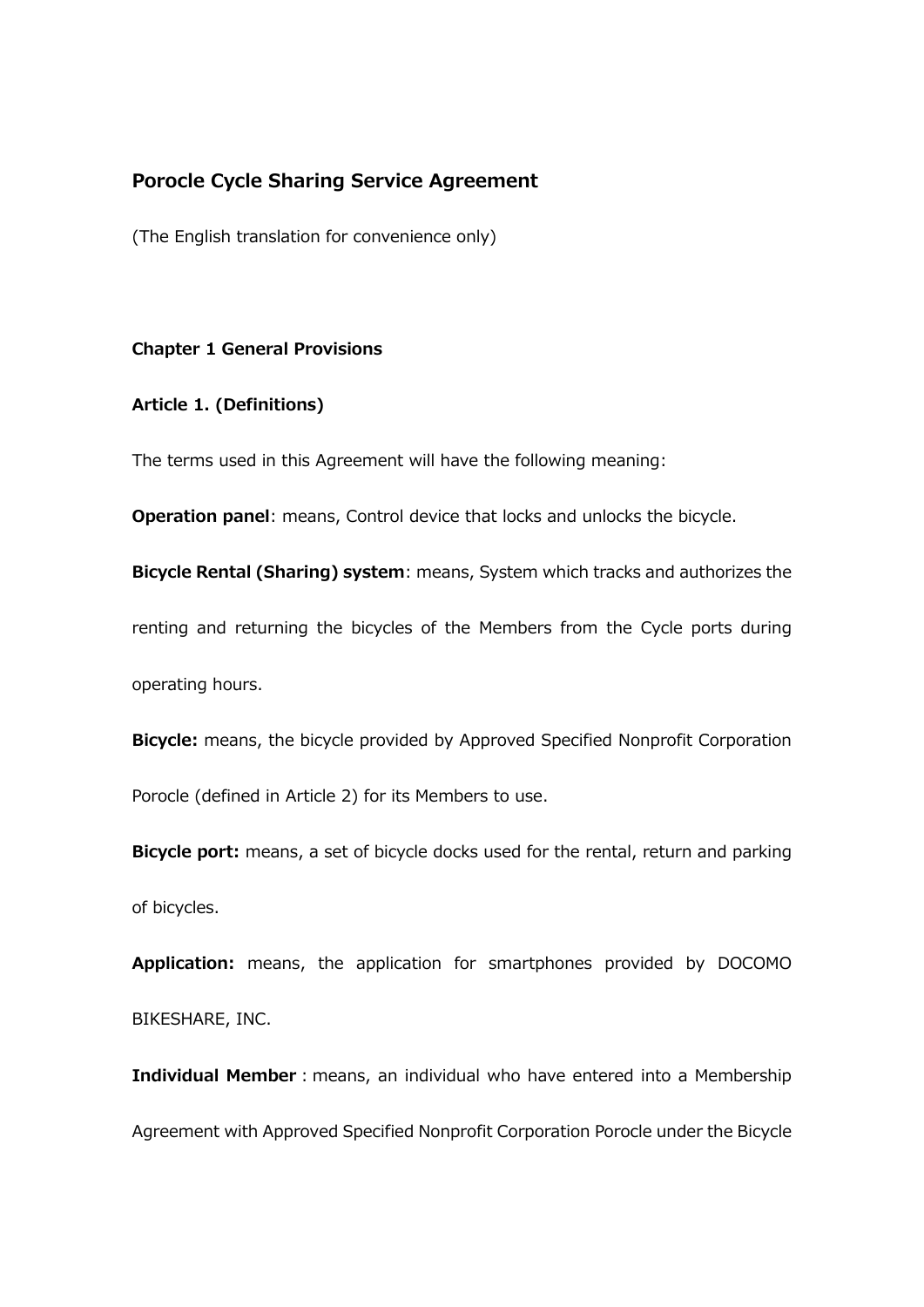Rental (Sharing) system in pursuant to Article 3.

**Corporate Member**: means, corporate entity who have entered into a Membership Agreement with Approved Specified Nonprofit Corporation Porocle under the Bicycle Rental (Sharing) system in pursuant to Article 3, such as profit corporations, nonprofit corporations, public corporations, and those with juridical personality by law. **Member**: means, an Individual Member and a Corporate Member collectively referred to as Member.

**Specified Corporate Users** : means, Individuals permitted to use the Bicycle Rental (Sharing) system under the "Specified Corporate User Membership", shall use only for the business performance of the designated corporation.

**Users:**means, an Individual Member and/or Specified Corporate Users.

**Authentication Card:**means, Personal Identification of the Member and the registered IC card, transportation IC card, Osaifu-Keitai in the system specified by Porocle which is necessary for unlocking the bicycle etc.

**Osaifu-Keitai※:**means, Payment function (IC chip) embedded Mobile phone.

**Administrative Office**: Center that maintains and manages the bicycles, bicycle ports, correspondence with Members relating to the contract, Administrative Office Contact details available in the official website.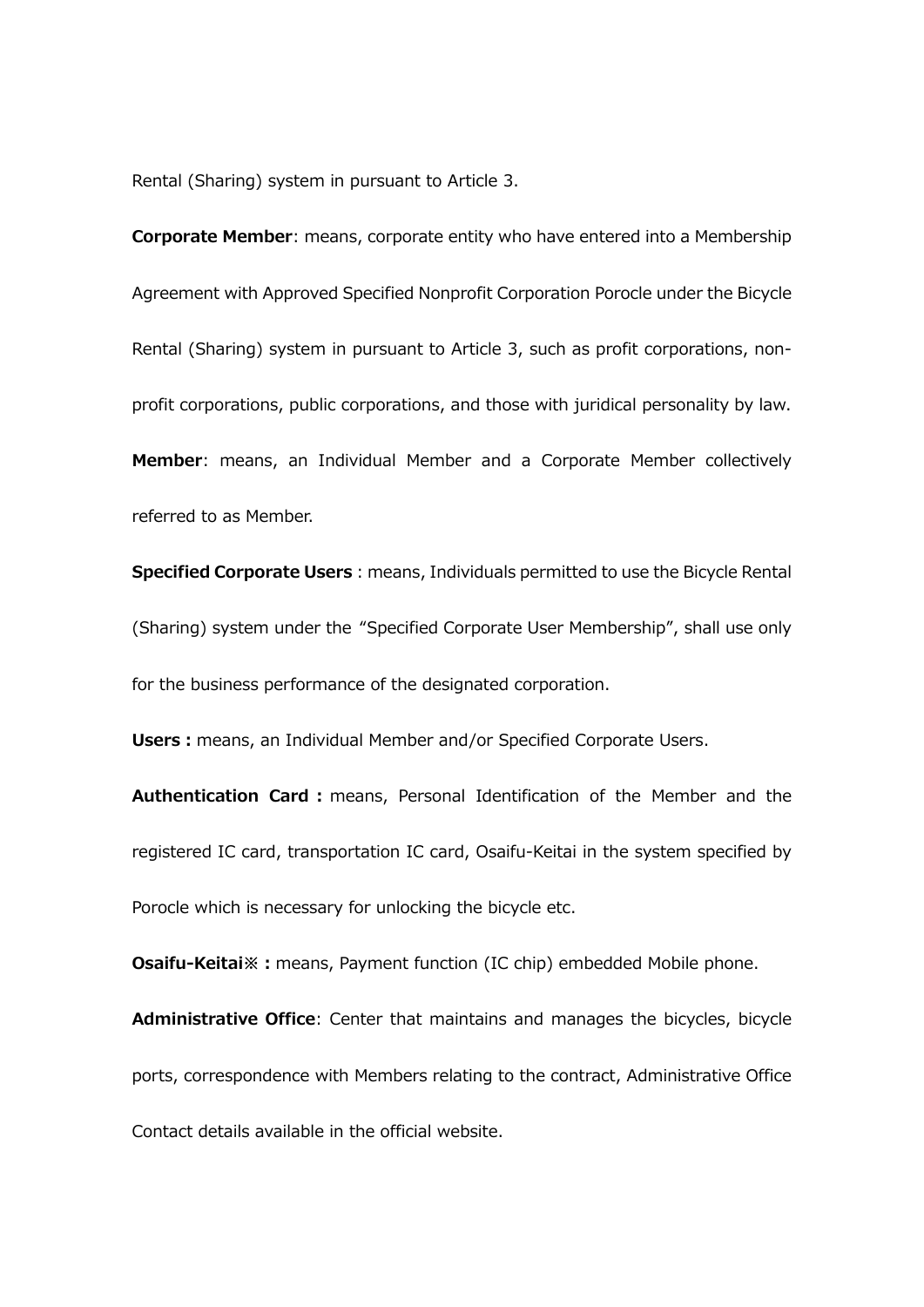## **Service Area:** means, Sapporo City

**※Osaifu-Keitai** is a registered trademark of NTT DOCOMO, INC.

## **Article 2. (Application of Agreement)**

1. Approved Specified Nonprofit Corporation Porocle (hereinafter, "Porocle") will enter into an agreement (hereinafter, "Membership Agreement") with individuals and corporate entities which wish to join the bicycle sharing system set forth in this Membership Agreement in relation to the Bicycle Rental Service (hereinafter, "Cycle-Sharing") operated by Porocle, and will provide a bicycle rental service for the Individual Members and Specified Corporate Users during the Membership period. Matters not stated here in this Membership Agreement will be determined by law and general customary practices.

2. Porocle may prepare a user manual. In such case, the user manual will be given priority if any discrepancies should arise between this Agreement and the user manual.

3. This Agreement shall apply to all Members and Specified Corporate Users. Corporate Members shall require Specified Corporate Users to comply with this Agreement and the Liability is joint and several for all conduct of Specified Corporate Users in relation to use of the Bicycle Rental (Sharing) system , including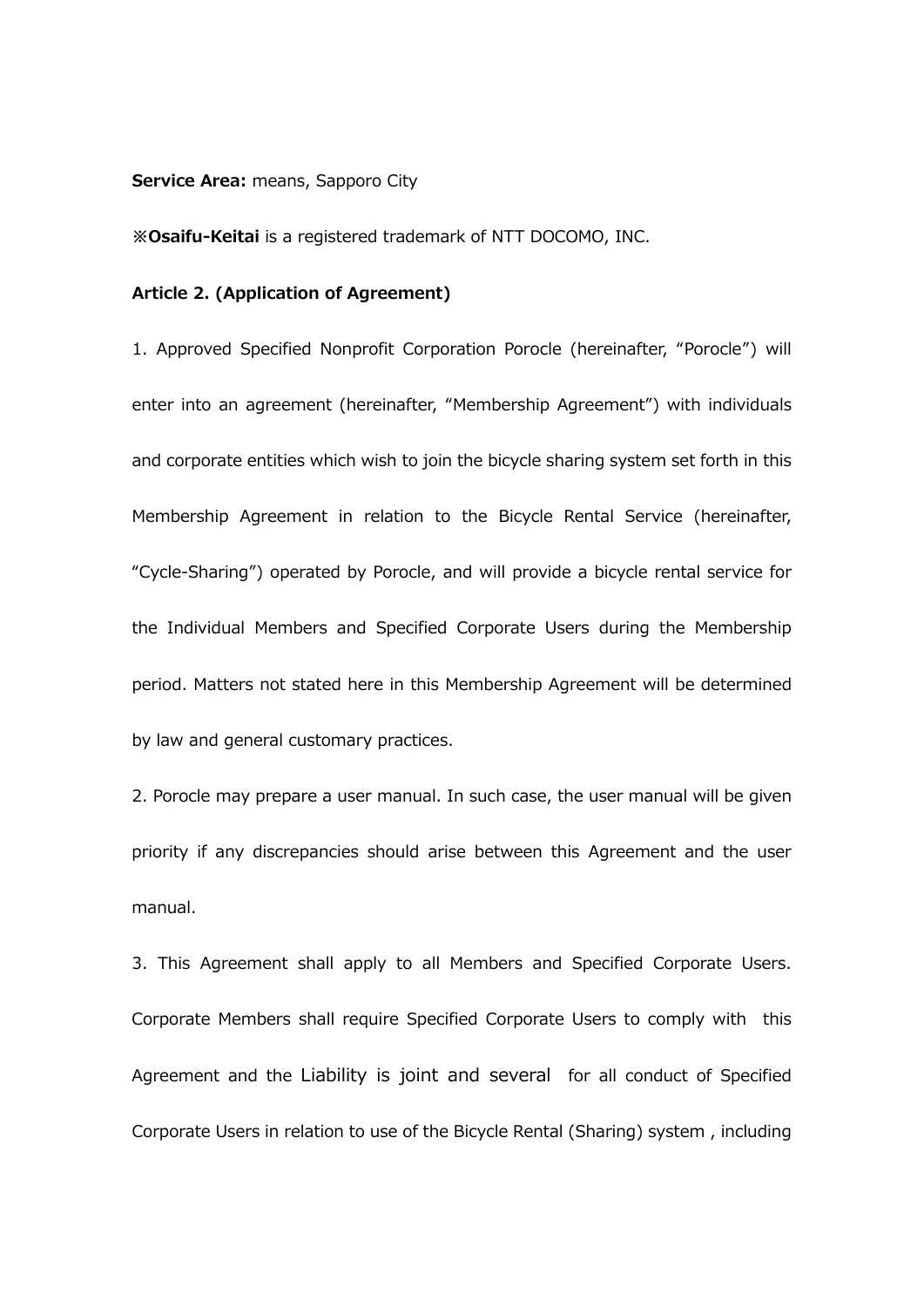violation of this Agreement by a Specified Corporate User.

#### **Chapter 2 Membership Agreement**

#### **Article 3. (Conclusion of Membership Agreement)**

1. Individuals who wish to purchase a subscription plan shall agree with the Membership Agreement prior to applying for the Membership according to the method designated by Porocle. An applicant who is a minor must obtain the consent of a parent or guardian before applying for Membership.

2. A corporate entity who wishes to join the Bicycle Rental (Sharing) system shall apply for a Membership according to the method designated by Porocle and will provide the required identification documents for Specified Corporate Users by attaching with the application.

3. Membership will be established when Porocle approves the application of the individual and/or corporate entity who wish to join the Bicycle Rental (Sharing) system as stated in the Paragraph 1 and 2 above. In addition, Porocle will publish the subscription plans available under the service and the details of subscription fees. The precautionary statement will also be published in the website.

4. When any one of the following applies to an applicant (including a Specified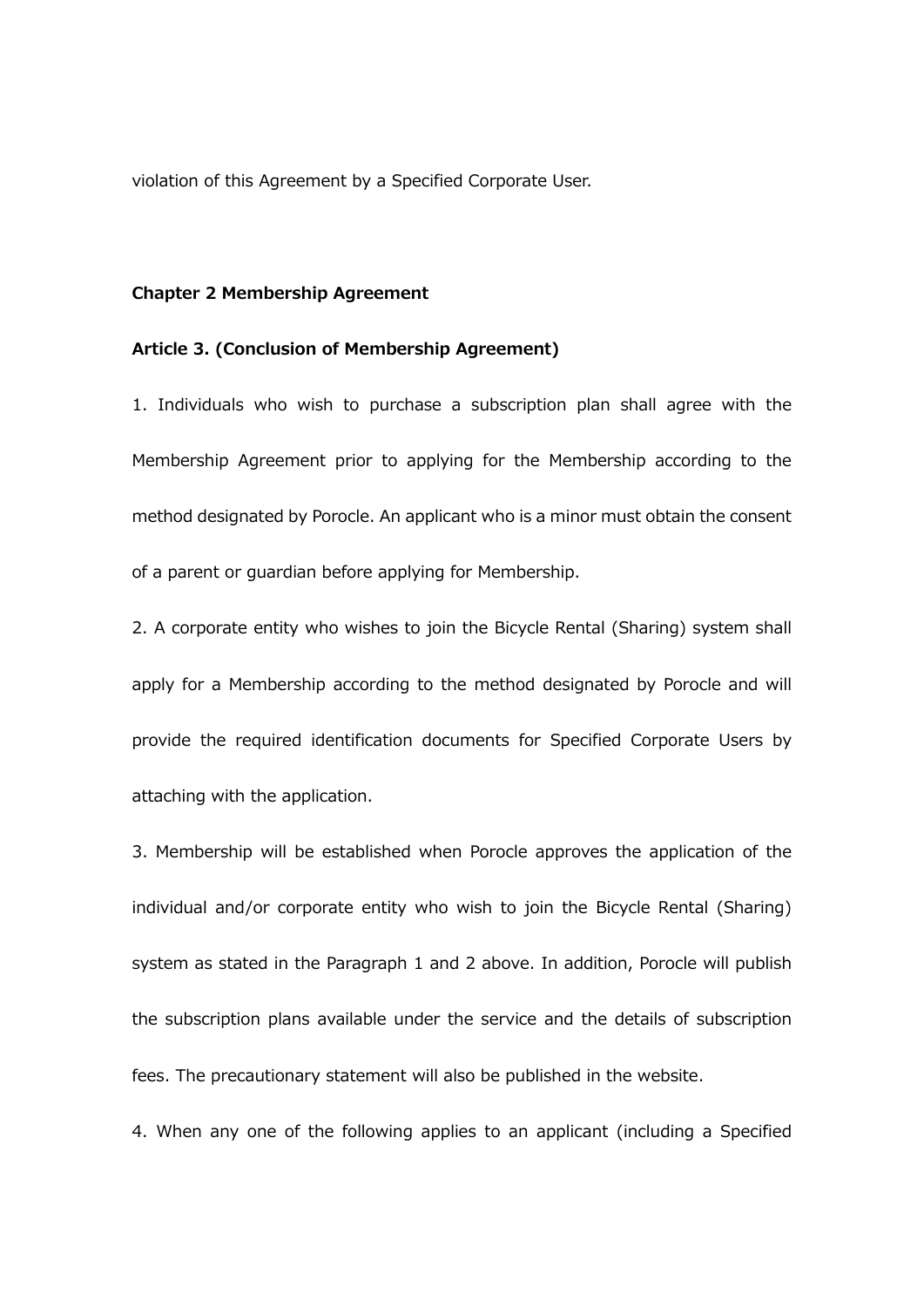Corporate User when the applicant is a corporate entity), Porocle may refuse to enter into a Membership Agreement with such applicant.

(1)The individual is less than 145 cm tall.

(2)The individual is a person Porocle believes will have physical difficulty riding the bicycles provided by Porocle under the Bicycle Rental (Sharing) system.

(3)The individual has been delinquent in the payment of past rental charges.

(4)The individual is believed to be a Member of a gang, have an affiliation with a gang, or belong to an antisocial force.

(5)The individual is under 13 years of age and refuses to wear a helmet.

(6)The individual does not agree to the terms and conditions of this Agreement.

(7)In addition to the above, any other individual Porocle believes to be unsuitable.

5. Persons who may use the bicycles will be limited to Individual Members and Specified Corporate Users.

## **Article 4. (Conditions of Use)**

1. The Member will select a subscription plan and the associated method of payment designated by Porocle to enter the Membership Agreement with Porocle.

2. The Member who has entered the Membership Agreement before 31 Dec 2018 will re-register with the designated method by Porocle.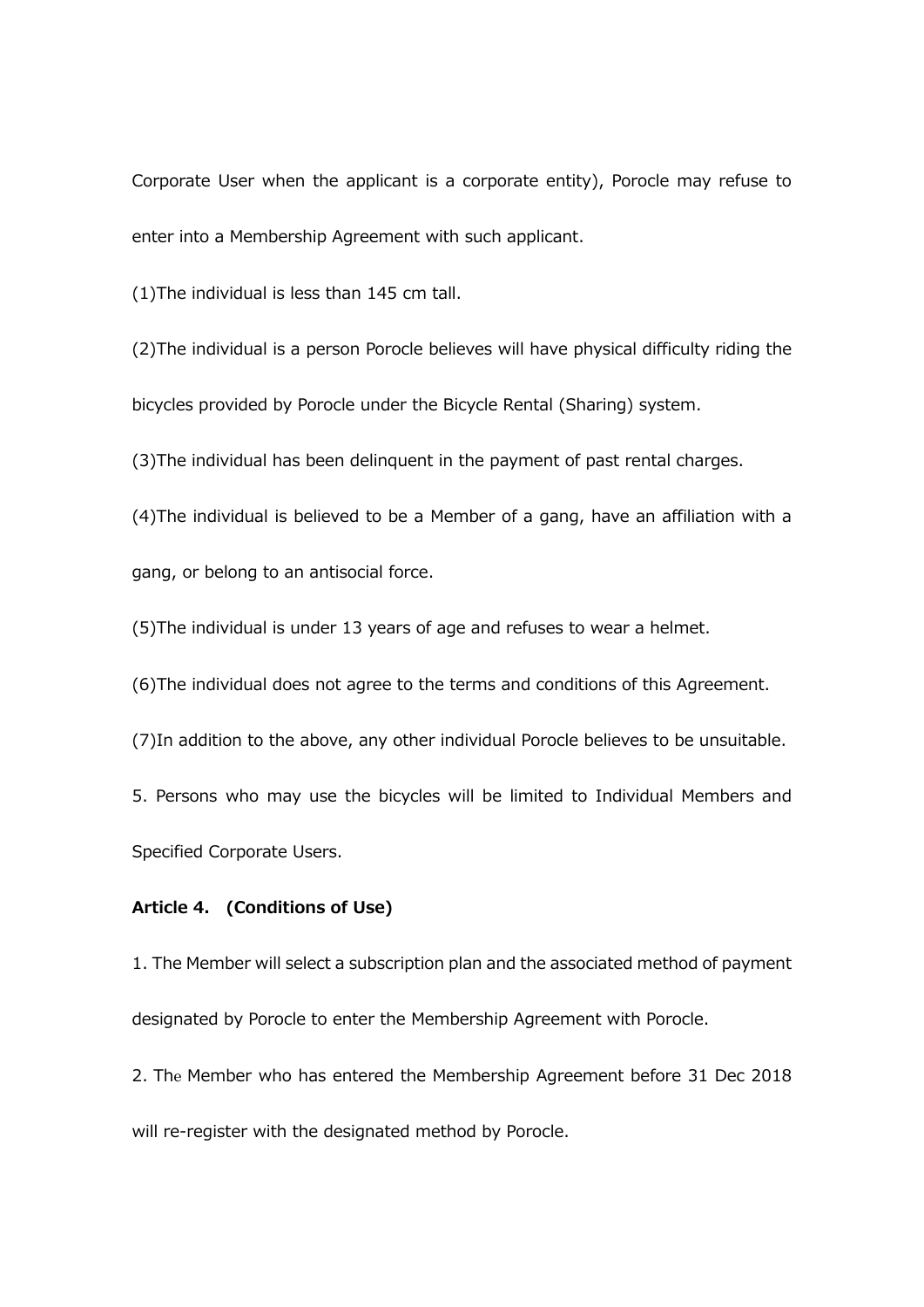3. The Member or Specified Corporate User will pay the charges established in Chapter 5 in accordance with the selected subscription plan and method of payment as stated in the Paragraph 1 and 2 above.

4. Bicycle port location will be disclosed on our official website.

## **Article 5. (Roaming Service)**

1. A User may use Bicycle Rental (Sharing) system or similar bicycle rental (sharing) system provided by Porocle or alliance operator (hereinafter, "Roaming Operator") which enables the User to use the Roaming Operator's bicycles (hereinafter, "Roaming bicycles") and its bicycle ports for renting, returning and parking the Roaming bicycle (hereinafter, "Roaming ports") within certain area separately designated by Porocle (hereinafter, "Roaming area"). A User may use, return and/or park the Roaming bicycles only within the Roaming area where the User rented the Roaming bicycles. Similarly, within the Roaming area, a User may not use, return and/or park the Bicycle which was rented outside the Roaming area. If a User leaves, returns or parks the Bicycle (which was rented outside the Roaming area) within the Roaming area, the Member shall bear any costs incurred by Porocle for searching and recovering the Bicycle. In addition, the Member shall pay the service charges applicable for the period until the Bicycle has been returned.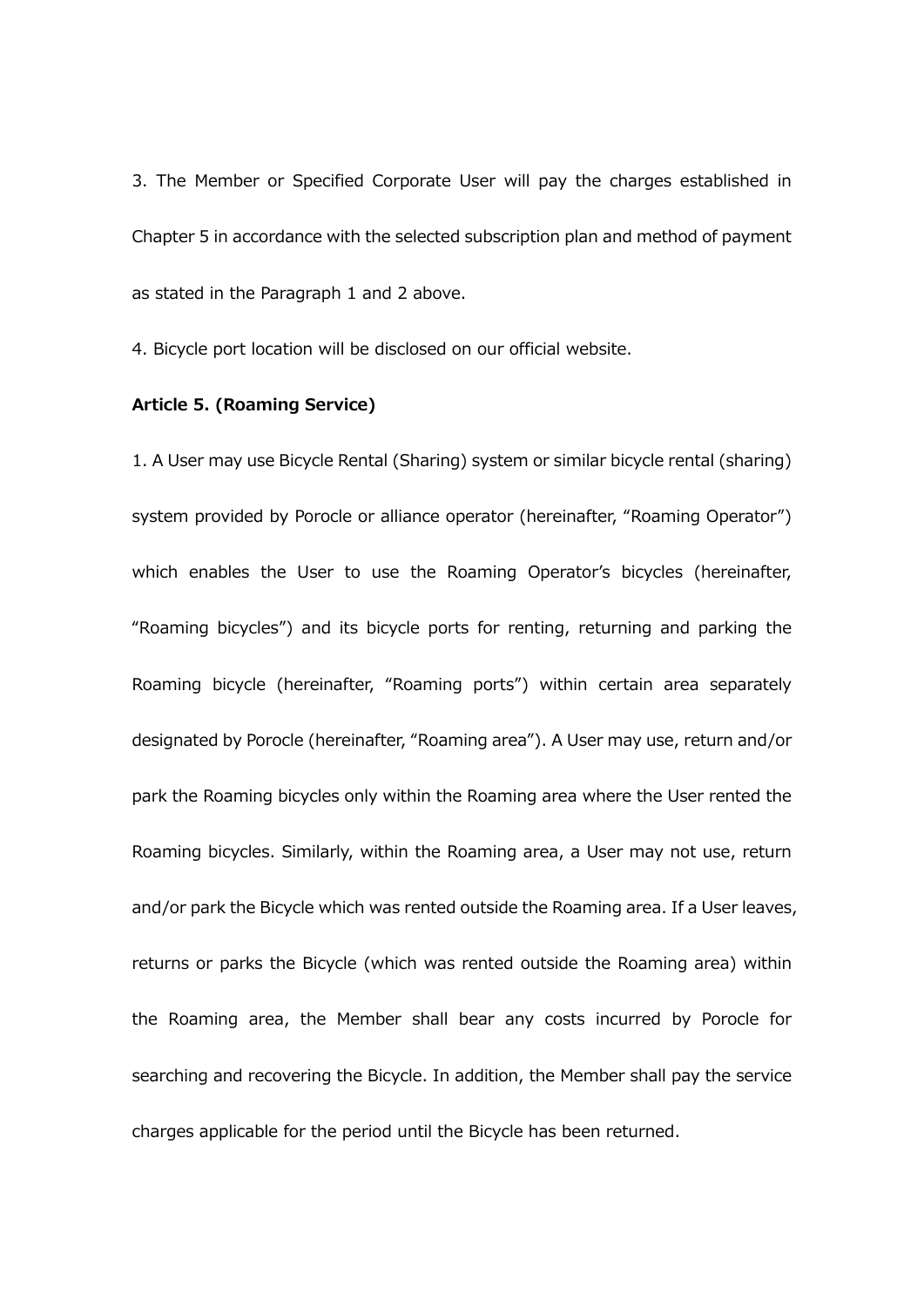2. When using the Roaming bicycles and Roaming ports, the Member shall be bound by and comply with the terms and conditions set forth by the Roaming Operator. In addition, regardless of the subscription plan selected by the Member at the time of conclusion of the Membership Agreement, the Member shall pay the service charges calculated as "One Trip Membership" on the website separately designated by Porocle. The Member shall pay the service charges in accordance with Article 28. 3. In the event of unavailability of service stipulated in this Article, Porocle shall not

be liable for any damages caused by such unavailability and shall not return any charges received by Porocle during such term.

#### **Article 6. (Change in Recorded Personal Information)**

1. If there is a change in a Member's personal information, subscription plan or method of payment selected by the Member , etc. when applying for Membership by the Member to Porocle , the Member will immediately inform Porocle the details of such change and obtain Porocle's approval.

2. Porocle may refuse to approve a change stated in the preceding Paragraph or may cancel the Membership Agreement if Porocle deems that the nature of the said change hinder the performance of Porocle's services.

## **Article 7. (Cancellation of Membership Agreement)**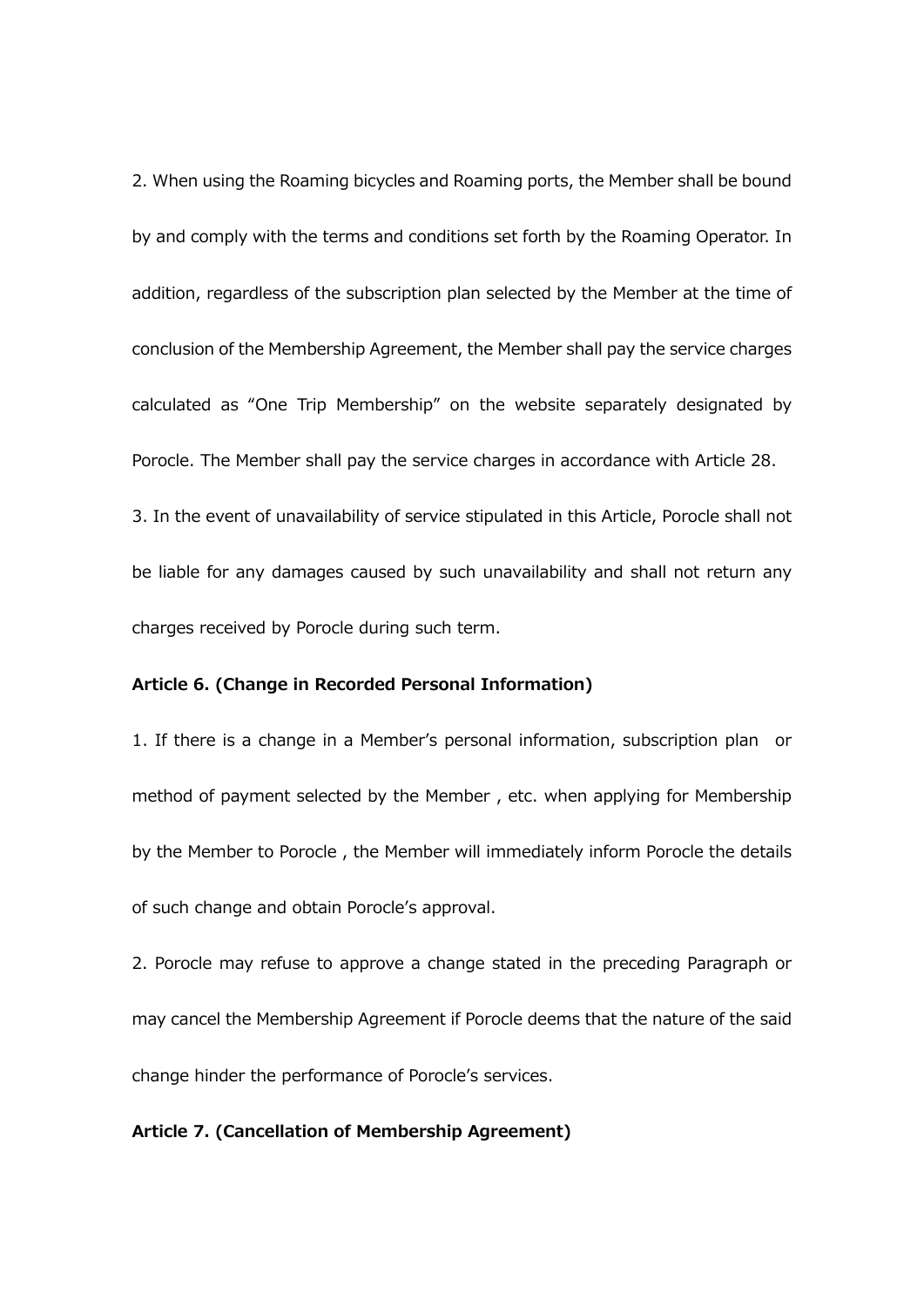If any of the following applies to a Member or a Specified Corporate User, Porocle may without giving prior notice or warning suspend the Member's use of the service or may cancel the Membership Agreement.

(1)When the Member has violated this Agreement or other agreement established between Porocle and the Member.

(2) When the Member or Specified Corporate User has caused a traffic accident during the use of a bicycle.

(3) When the Member or Specified Corporate User is delinquent in payment of the charges stated in Chapter 5 or the payment of any other charges under this Agreement even once.

(4) When Article 3-4 applies to the Member or Specified Corporate User.

(5) In addition to any of the above circumstances, when Porocle is unable to make contact with the Member, when the Member has provided false information when joining the Bicycle Rental (Sharing) system, or when for any other reason Porocle deems the Member's continuation of use of the Bicycle Rental (Sharing) system is inappropriate.

#### **Article 8. (Termination of the Service)**

1. Porocle may under the sole discretion terminate Cycle-Sharing when Porocle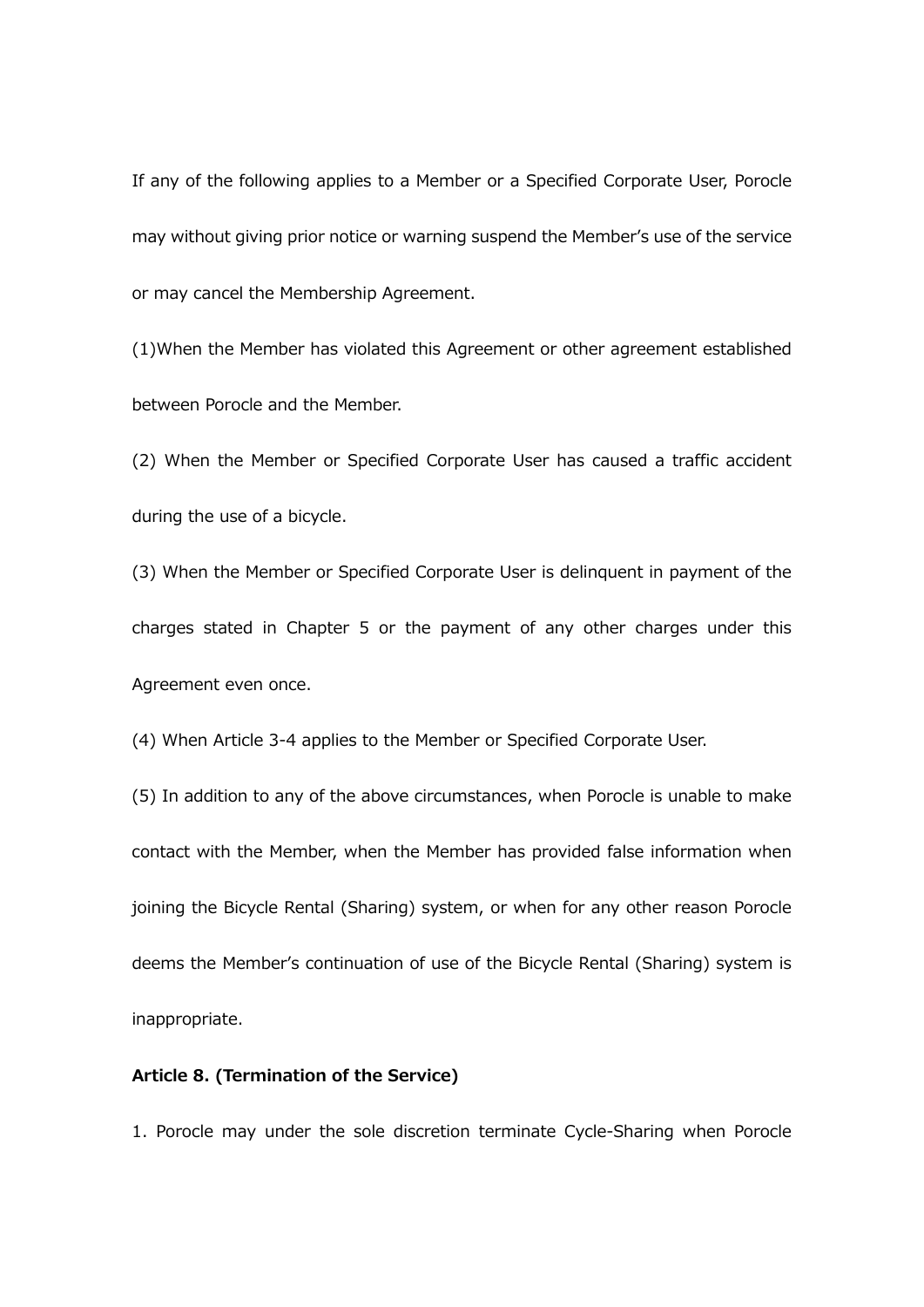deems its continuation to be difficult due to the inability to provide bicycles or the Bicycle Rental (Sharing) system in whole or in part, or due to any other reason.

2. In the event of the preceding Paragraph, Porocle will give notice to Members and will terminate the Membership Agreements. Members will not be required to pay basic fees from the day the Membership Agreements are canceled.

## **Article 9. (Midterm Cancellation)**

A Member may cancel the Membership Agreement upon receiving the approval of Porocle. In such case, the Member will pay the basic fees up until the day of cancellation of the Membership Agreement.

## **Article 10. (Effective Period of Membership Agreement)**

The Membership Agreement will be valid from the date of execution of the Membership Agreement until the end of this service (including a successor service equivalent to this service). However, if an effective period of Membership Agreement an applicable subscription plan is established, the effective period of the subscription plan shall prevail.

## **Article 11. (Period of Implementation of this service)**

Porocle will make announce the duration, which it intends to conduct this service on the website. Note that, Porocle may change the implementation without prior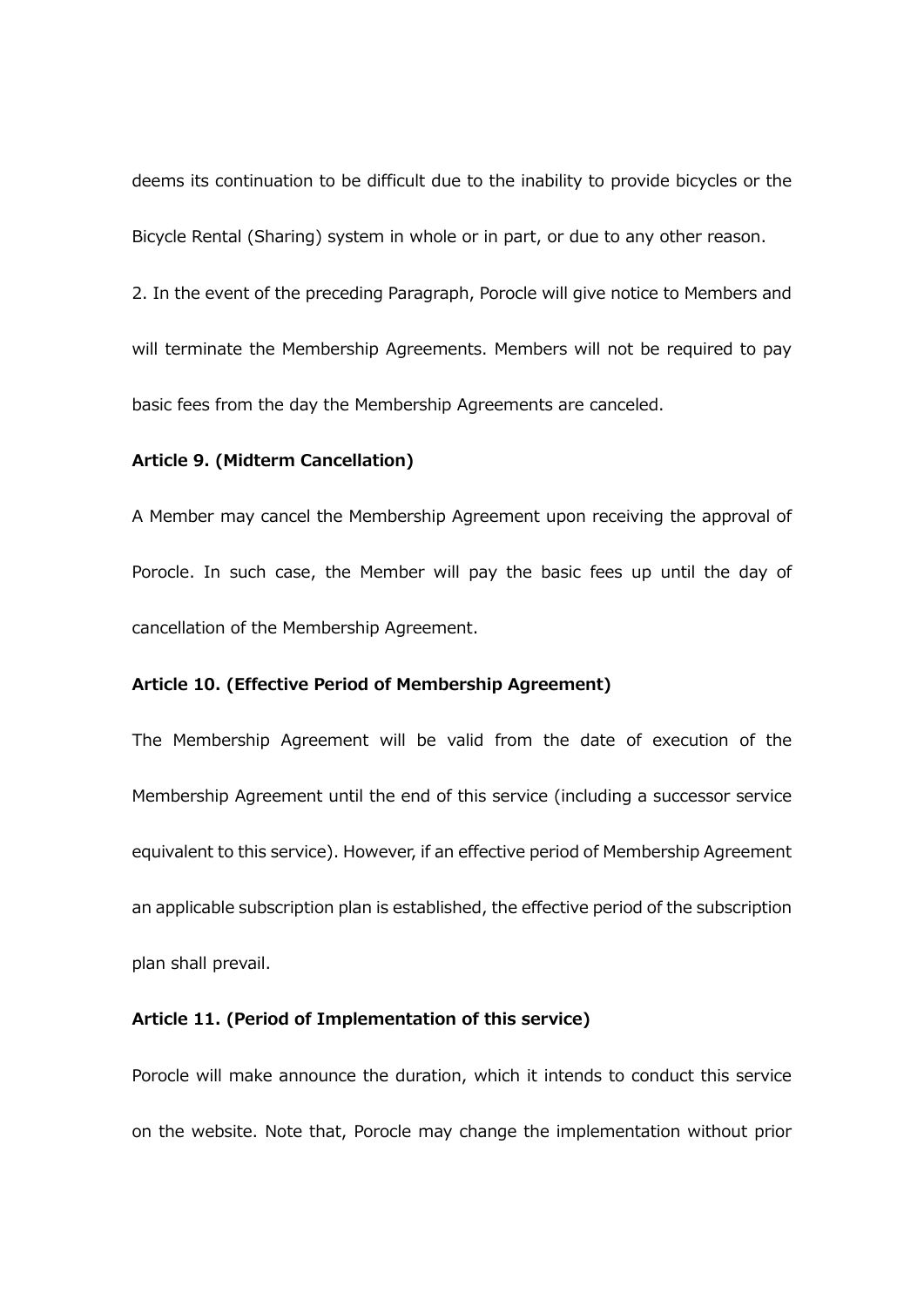notice due to weather or other operational reasons that may affect the operation.

#### **Article 12. (Temporary Suspension and Recommencement)**

1.If any of the following applies, Porocle may temporarily suspend the service in whole or in part upon.

(1)When carrying out regular or emergency maintenance, inspection and repair of the systems of the Bicycle Rental (Sharing) system

(2) When whole or in part upon of the functions can not be provided due to equipment failure of the Bicycle Rental (Sharing) system.

(3) When Porocle is determined that the safe provision of the Bicycle Rental (Sharing) system is difficult due to natural phenomena, regional events or other reasons.

(4) When Porocle is determined that it requires temporary suspension of the facilities of the Bicycle Rental (Sharing) system for technical or operational issue.

2. When Porocle temporarily suspends the service in whole or in part upon the Bicycle Rental (sharing) system as stated in the preceding Paragraph, notifying Members according to a method Porocle considered appropriate including but not limited to the website prescribed by Porocle. Porocle will do the same when it recommences the service after the reason for suspension ceases to exist.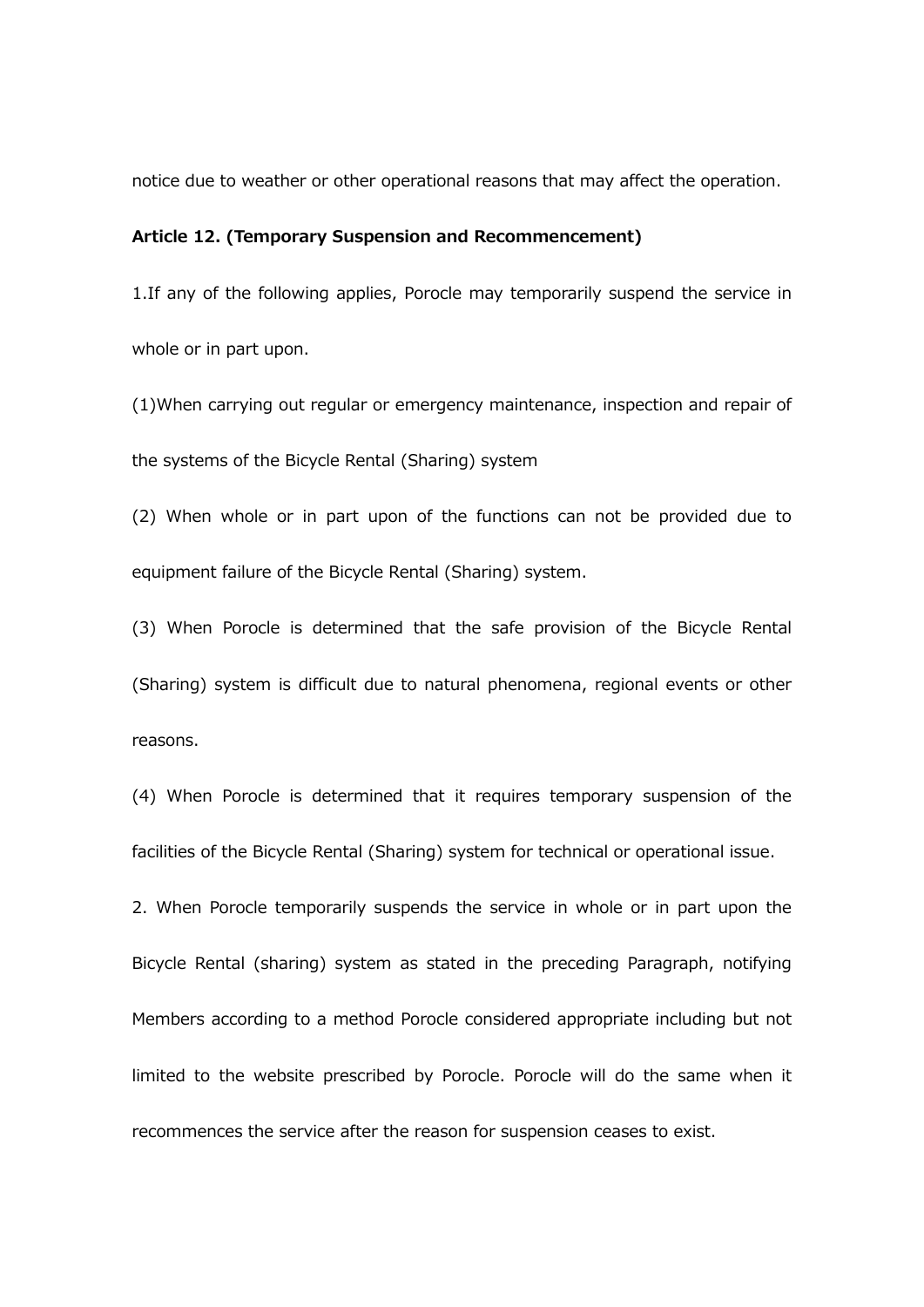3. Even if Porocle temporarily suspends the cycle sharing system in whole or in part upon by the reason specified in the preceding Paragraph, Porocle will not be liable for any damages suffered by members and will not refund charges relating to the period of suspension of the service.

## **Article 13. (ID and Password Management)**

1. Members and Specified Corporate Users will appropriately manage at their own responsibility the ID and password provided by Porocle at the time of completion of Membership Agreement registration, and the passcode provided to unlock at the time of rental of the bicycle. Members will not disclose or reveal such information to a third party or allow use thereof by a third party.

2. Porocle will accept no responsibility in the management of an ID, password, or unlocking passcode except when due to an event attributable to Porocle. Any use of an ID, password or unlocking passcode or any other such conduct by a third party will be deemed to be use of the aforementioned by the Member or Specified Corporate User in question.

3. A Member or a Specified Corporate User will immediately notify when his/her ID, password or unlocking passcode is stolen or used without authorization, or there is likelihood thereof.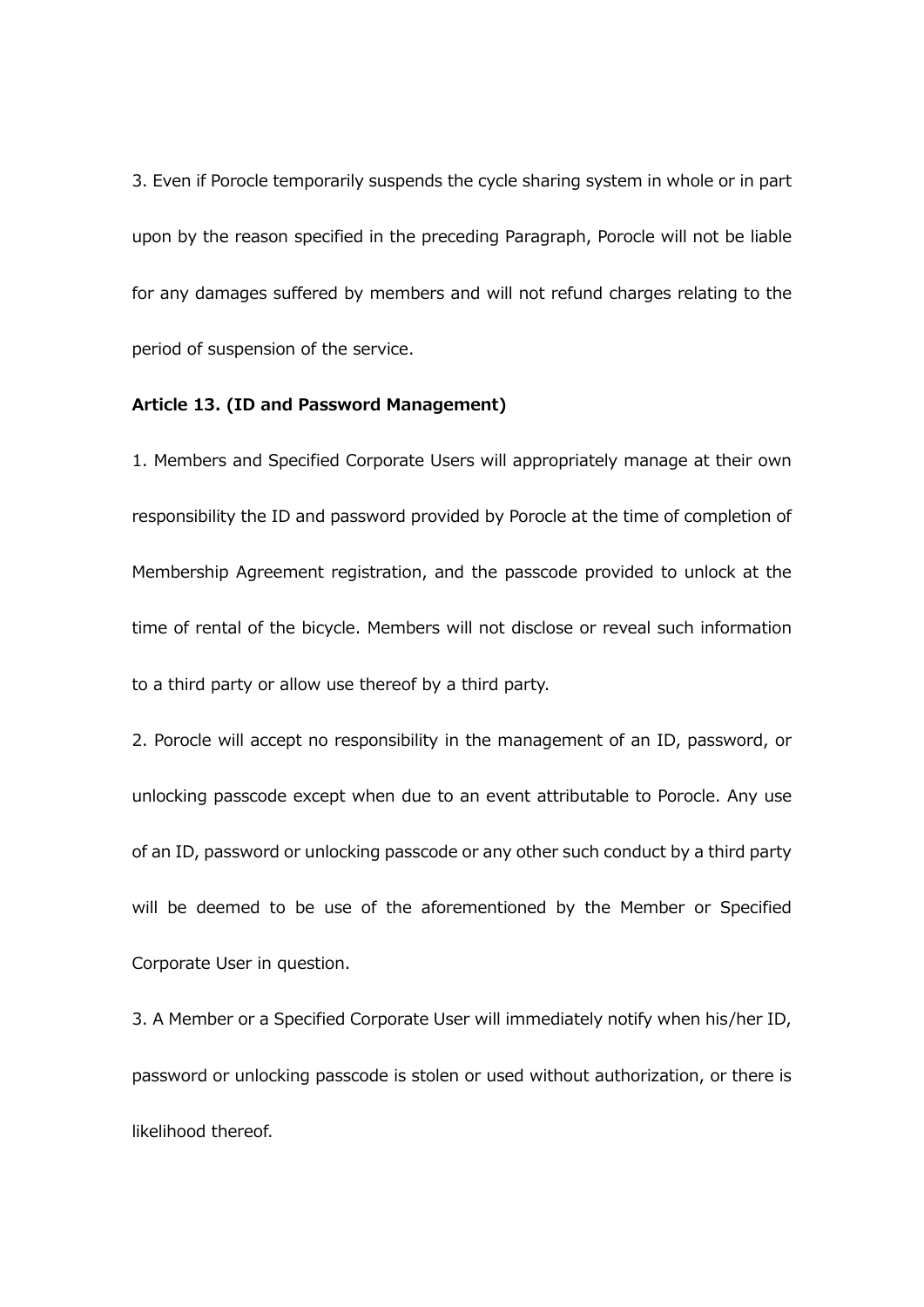## **Article 14. (Authentication)**

1. The Member shall be able to rent bicycles specified in Article 16 by using the IC Card for Authentication (hereinafter referred to as "Authentication Card") instead of the unlocking passcode.

2. The Member shall purchase an Authentication Card with the functions necessary for registration under its own expense and prepare the necessary use environment. 3. The Member shall use and preserve the Authentication Card with the duty of care by the administrator and shall not be allowed to be used by a 3<sup>rd</sup> Party.

4. Porocle shall consider any use of the Member's Authentication Card to be the use of the subject Member.

5. In the case of loss, theft, loss, or damage (hereinafter referred to as "loss") of the Authentication Card, the Member shall promptly notify Administrative Office to that effect.

6. In the case of the preceding paragraph, regardless of whether the loss is caused by the reason attributable to the Member, the Member shall bear the actual expenses necessary for re-issuing / registering the certification card, and shall pay Porocle based on Article 4.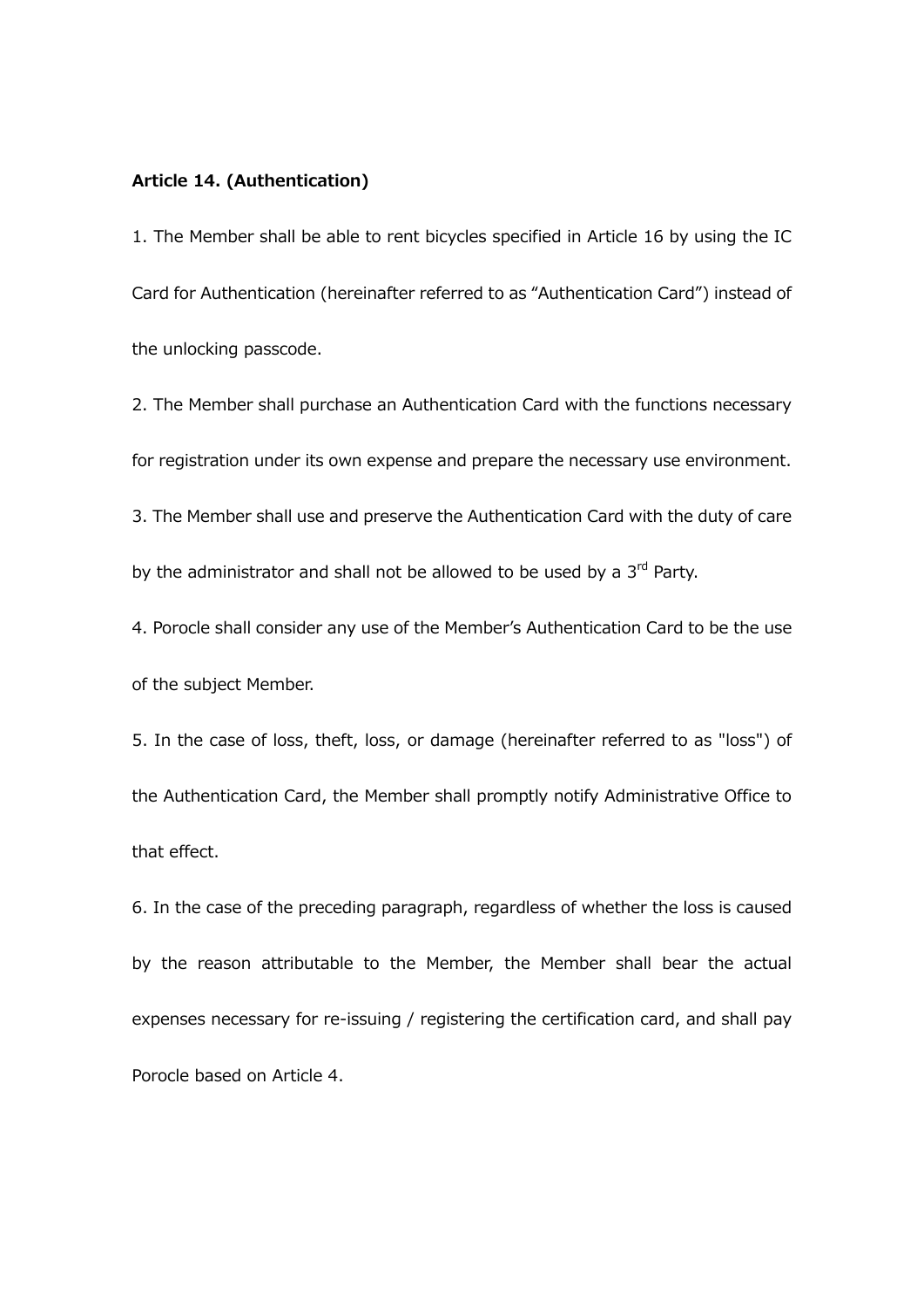## **Chapter 3 Rental Procedures and Return**

## **Article 15. (Reservation and Cancellation of Reservation, etc.)**

1. If a Member or Specified Corporate User prefers to reserve a bicycle, the Member or Specified Corporate User have to explicitly specify the bicycle port and the bicycle that he/she wishes to rent in advance, in accordance with the method prescribed by Porocle. Member or Specified Corporate User shall make an individual renting contract (Hereinafter referred as "Individual Contract") which will apply for reservation. Porocle will respond to this reservation to its best effort considering the other reservation situation.

2. If Porocle is unable to provide a bicycle for rent according to the reservation by the Member or Specified Corporate User, Porocle may unconditionally cancel the said reservation after the reservation has been established.

3. Neither a Member nor a Specified Corporate User shall make any claim against Porocle relating to the cancellation of the reservation in accordance with Paragraph 2 above.

## **Article 16. (Procedures for Renting a Bicycle)**

1. After establishing a reservation for a bicycle under an Individual Contract, the Member or Specified Corporate User who is to use a bicycle will unlock the bicycle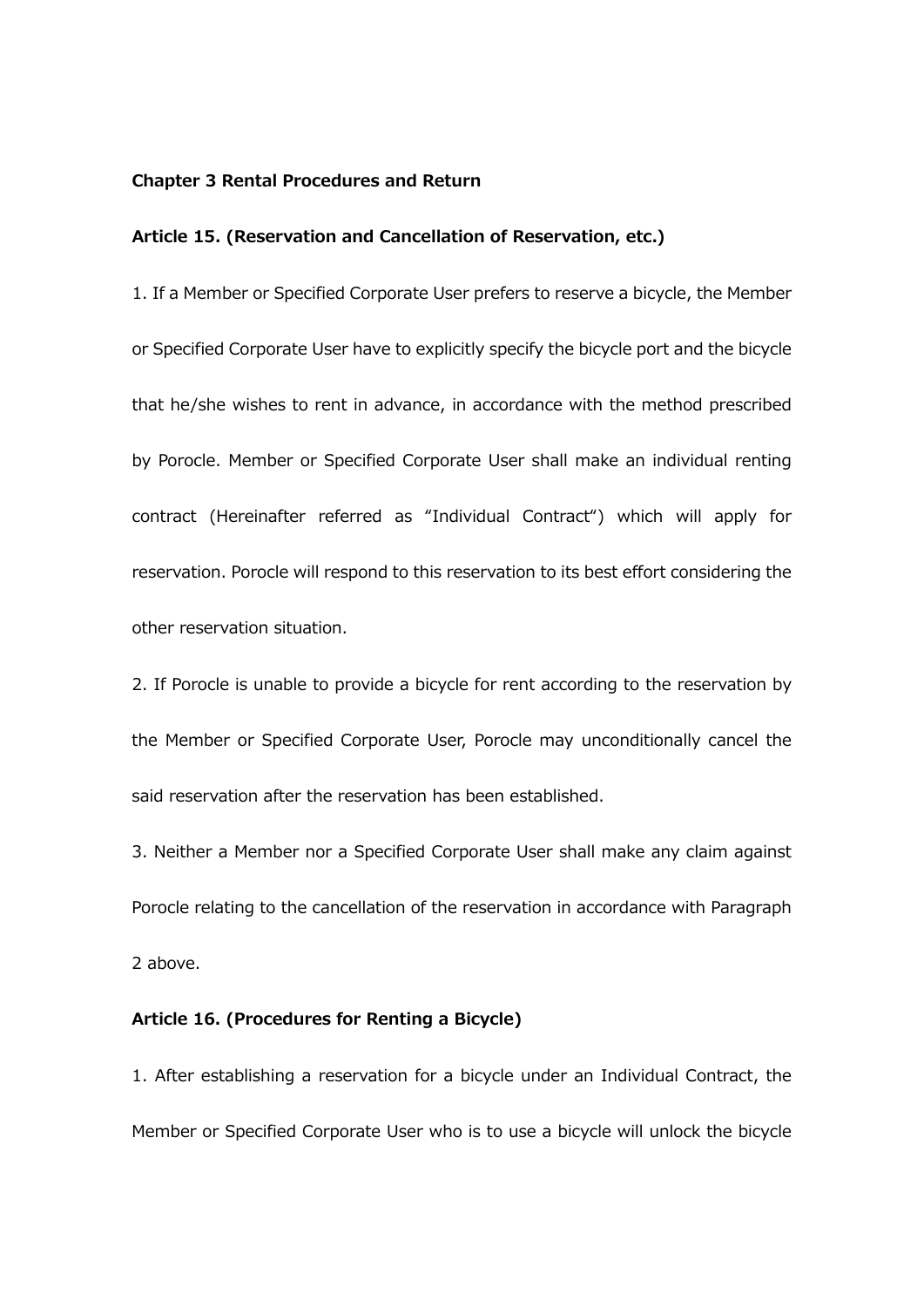by operating the Operation panel according to instructions prescribed by Porocle (hereafter, this procedure will be referred to as the "delivery procedure"). An Individual Contract under which Porocle lends the Member or Specified Corporate User the bicycle is established upon completion of this procedure.

2. Due to reasons relating to the management of the Bicycle Rental (Sharing) system or other reason, Porocle may deny to rent the bicycle to a Member or a Specified Corporate User.

3. Neither a Member nor a Specified Corporate User may make any claim against Porocle regarding its refusal to rent out a bicycle in accordance with the preceding Paragraph.

## **Article 17. (Procedure for Returning a Bicycle)**

1. The procedure for the return of a bicycle is completed when the Member or the Specified Corporate User himself/herself manually locks the bicycle and gives notification of its return using the Operation panel by the method specified by Porocle (hereafter, this procedure will be referred to as the "storing procedure"). With the completion of this procedure, the Individual Contract will terminate.

2. Before returning the bicycle, the Member or the Specified Corporate User will confirm that he/she has not left behind any belongings on the bicycle. Porocle will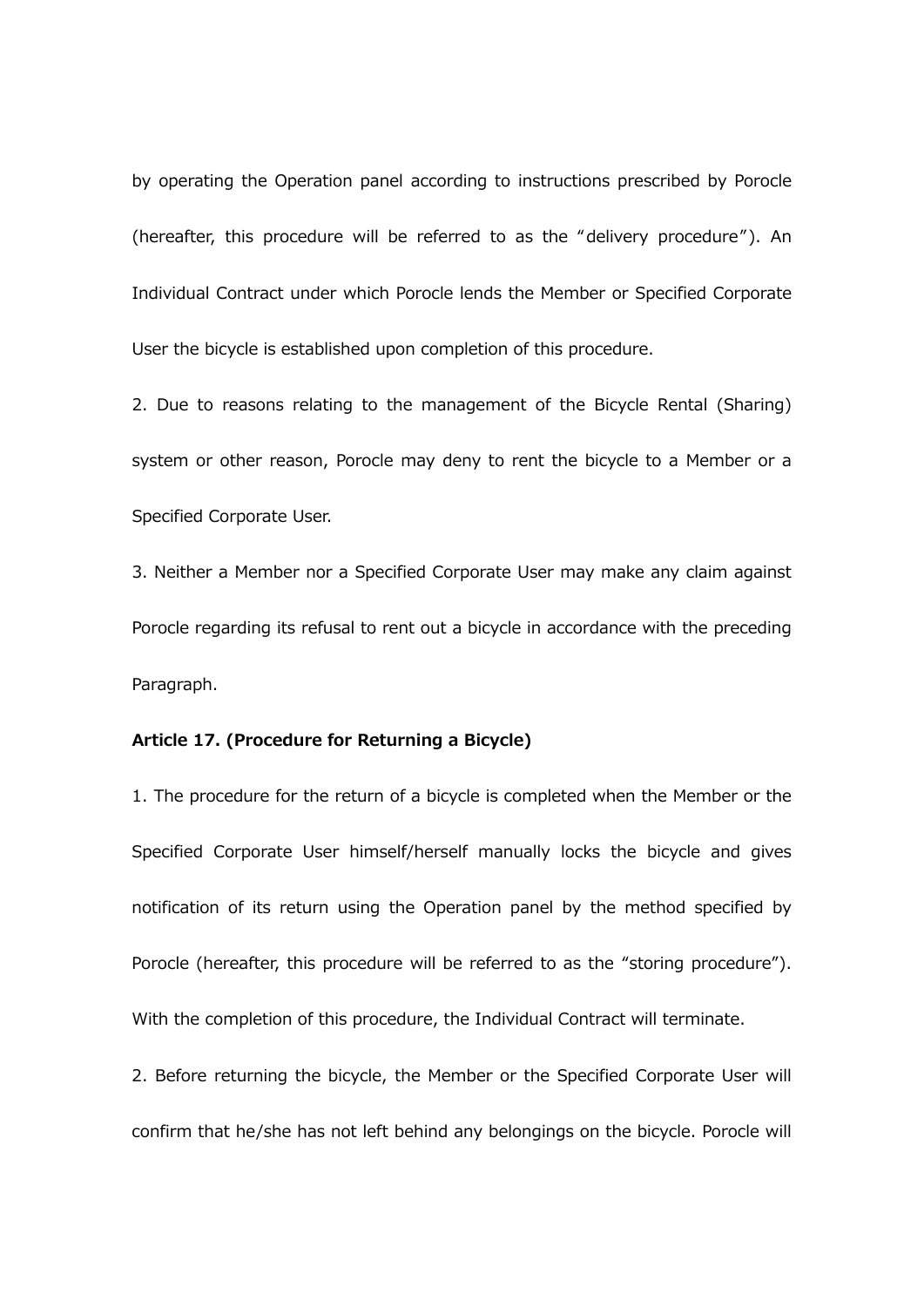assume no responsibility for belongings, etc. left behind by a Member or a Specified Corporate User.

3. When a Member or a Specified Corporate User is unable to proceed with the storing procedure stated in Paragraph 1 due to the lack of availability of a Bicycle port where the bicycle can be stored, the Member or Specified Corporate User will undertake the storing of the bicycle by moving it to a separate Bicycle port where storing is possible.

4. When there is an emergency and the Member or Specified Corporate User is unable to transfer the bicycle to a separate Bicycle port, the Member or Specified Corporate User will contact the Administrative Office and follow the instructions of that office.

5. If a Member or a Specified Corporate User fails to contact the Administrative Office as stated in the preceding Paragraph or if the Member or Specified Corporate User fails to follow instructions given by the Administrative Office and leaves the bicycle outside the Bicycle port, the bicycle storing procedure will be considered incomplete.

## **Article 18. (Cancellation of Individual Contract)**

1. When any one of the following applies, Porocle may cancel the Individual Contract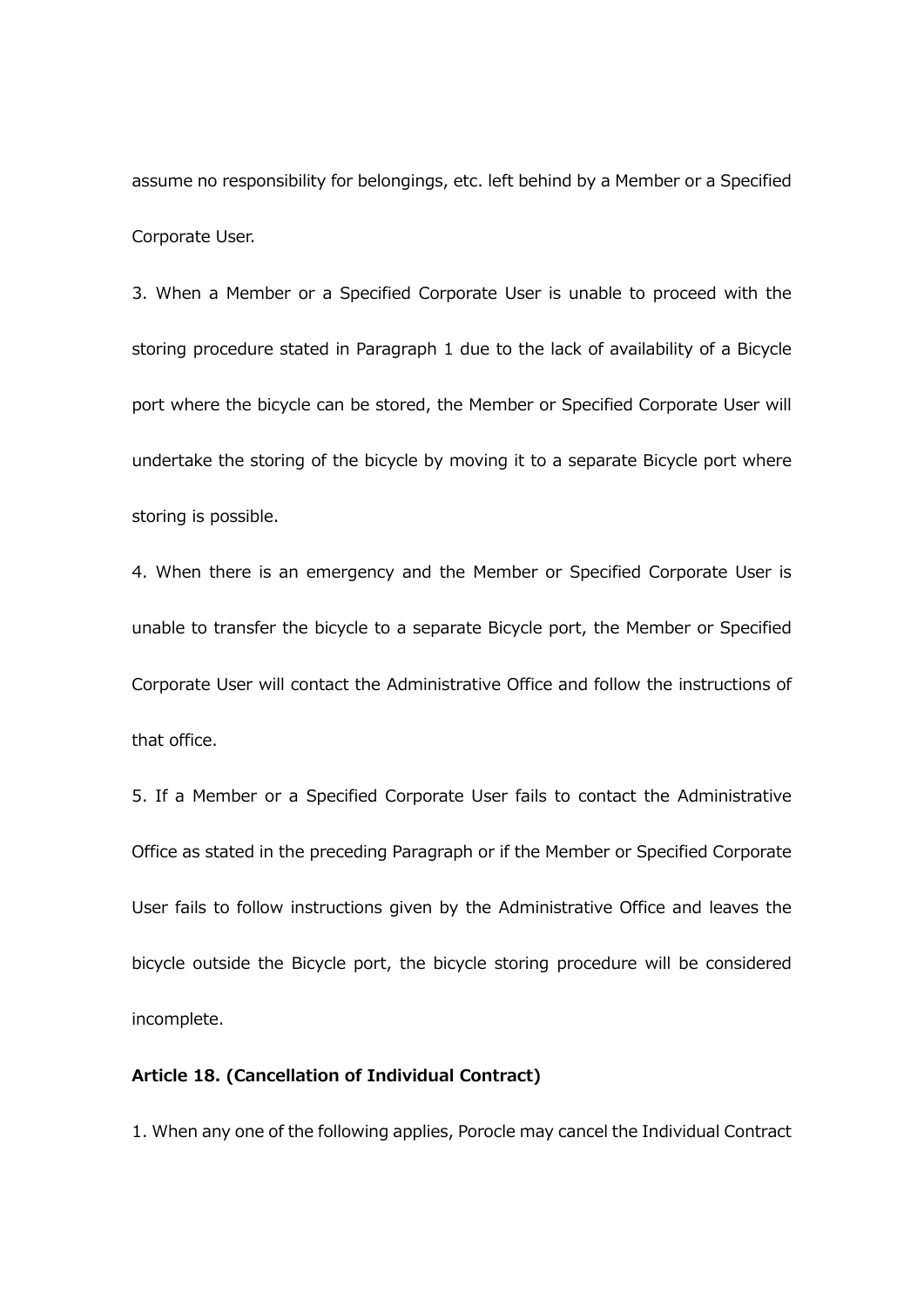and may demand that the Member or Specified Corporate User return the bicycle.

(1) When the rental of the bicycle cannot be continued during the rental period due to the inoperability of the bicycle or a problem in the Bicycle Rental (Sharing) system, or other reason.

(2) When a Member or Specified Corporate User breaches this Agreement or an Individual Contract or other agreement between Porocle and the Member or Specified Corporate User during the rental period.

## **Chapter 4 Procedures for Bicycle Accidents, Etc.**

## **Article 19. (Procedures, if encountered with An Accident)**

1. If the Member encounters an accident while riding the bicycle during the rental period , the Member or the Specified Corporate User will take appropriate measures under the law and will deal with the matter as follows, irrespective of the scale of the said accident:

(1) Immediately contact the jurisdictional police and the Administrative Office regarding details of the accident

(2) Immediately submit documentation and/or evidence concerning the accident required by Porocle and the insurance company designated by Porocle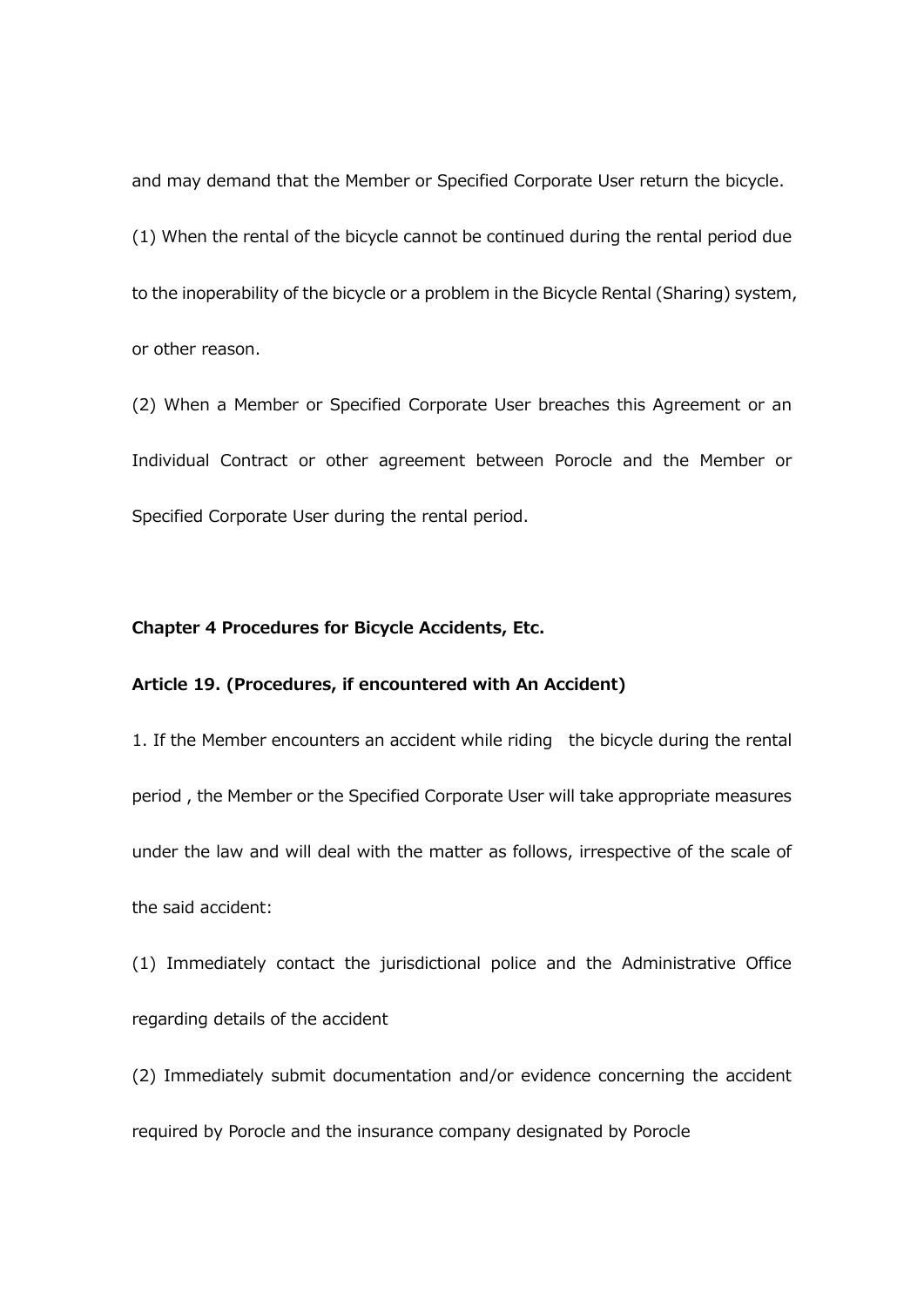(3) Obtain Porocle's approval before entering into a settlement or agreement with a third party regarding the said accident

2. In addition to procedures stated in the preceding Paragraph, the Member or the Specified Corporate User will make every effort to settle and resolve any accident at the Member's own responsibility and expense.

## **Article 20. (Procedures for break-down, theft and others)**

1. When a Member or a Specified Corporate User discovers a fault or a malfunction in the bicycle or the Bicycle port during the rental period, the Member or Specified Corporate User will immediately cease the use of the bicycle and will contact the Administrative Office and follow the instructions of that office.

2. When a Member or a Specified Corporate User discovers that the bicycle has been stolen during the rental period, the Member or Specified Corporate User will immediately contact both the jurisdictional police and the Administrative Office regarding the circumstances of the theft and will follow instructions of that office. The Member or Specified Corporate User will also pay an amount specified by Porocle as the amount of the personal liability for the theft of the bicycle.

### **Article 21. (Procedures/Battery runs out of charge)**

If the battery of a bicycle runs out of charge or is likely to run out of charge during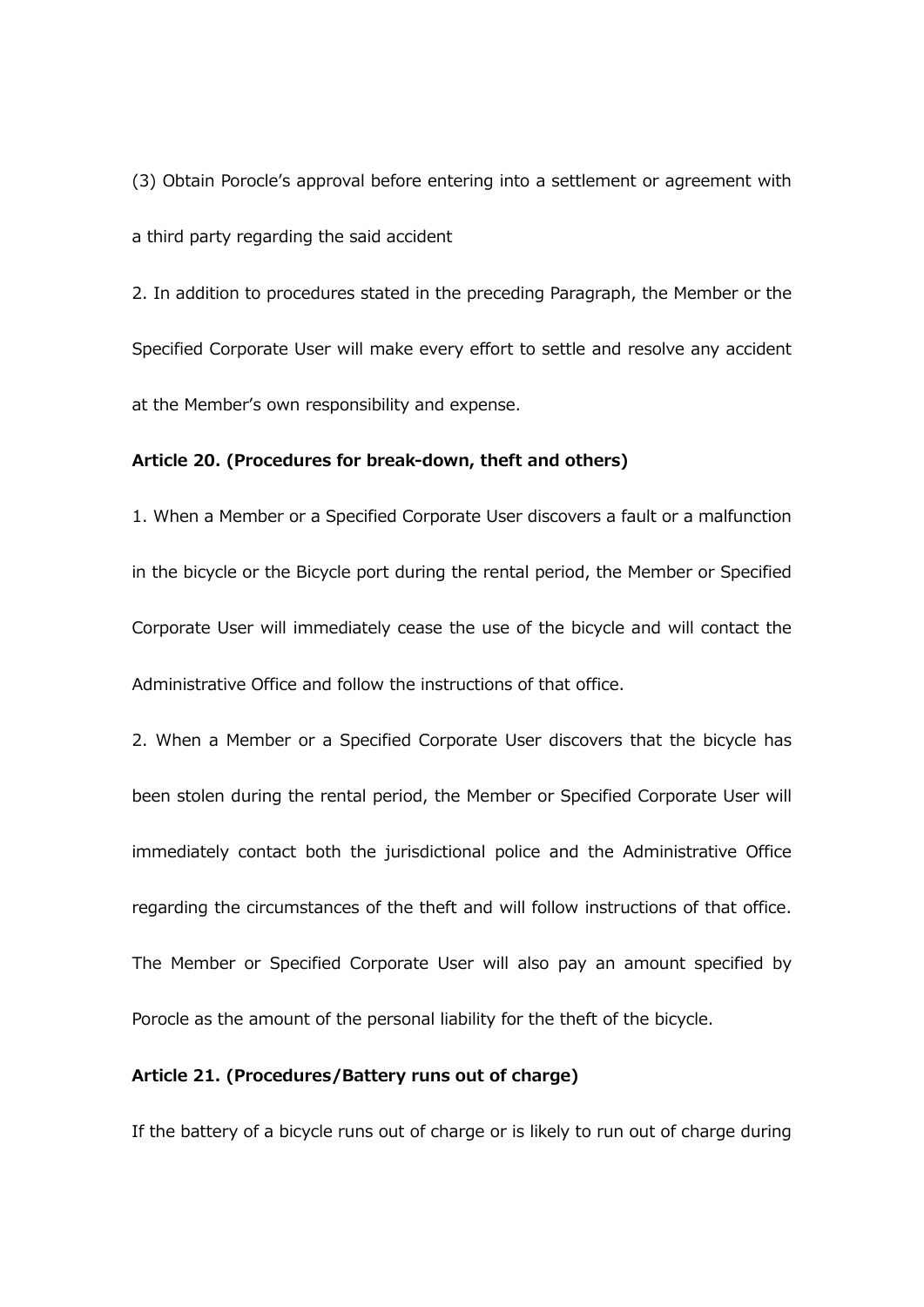the rental period of the bicycle, the Individual Member or Specified Corporate User will immediately contact the Administrative Office concerning the status of the battery and follow the instructions from the Administrative Office and take necessary measures such as returning the sharing bicycle to the nearest port.

#### **Article 22. (Compensation)**

1. Under an established Individual Contract, Porocle will provide various types of casualty insurance coverage according to conditions stated below for the period the Member rents a bicycle, and will provide compensation to the limit stated below for liability in damages for which the Member is liable as stated in Article 36.

(1) Death and residual disability: 10 million yen, hospital cover per day/ inpatient: 5,000 yen, per day/ outpatient: 2,500 yen.

However, hospitalization for an inpatient is covered for no more than 180 days from the date of the accident, and for an outpatient no more than 90 days altogether no later than 180 days from the date of the accident.

\*The indemnity period applies only to while the Member is riding a bicycle. Compensation covers damages due to sudden or random external accidents not attributable to the Member.

(2) Indemnity liability: maximum up to 200million yen (combined with person and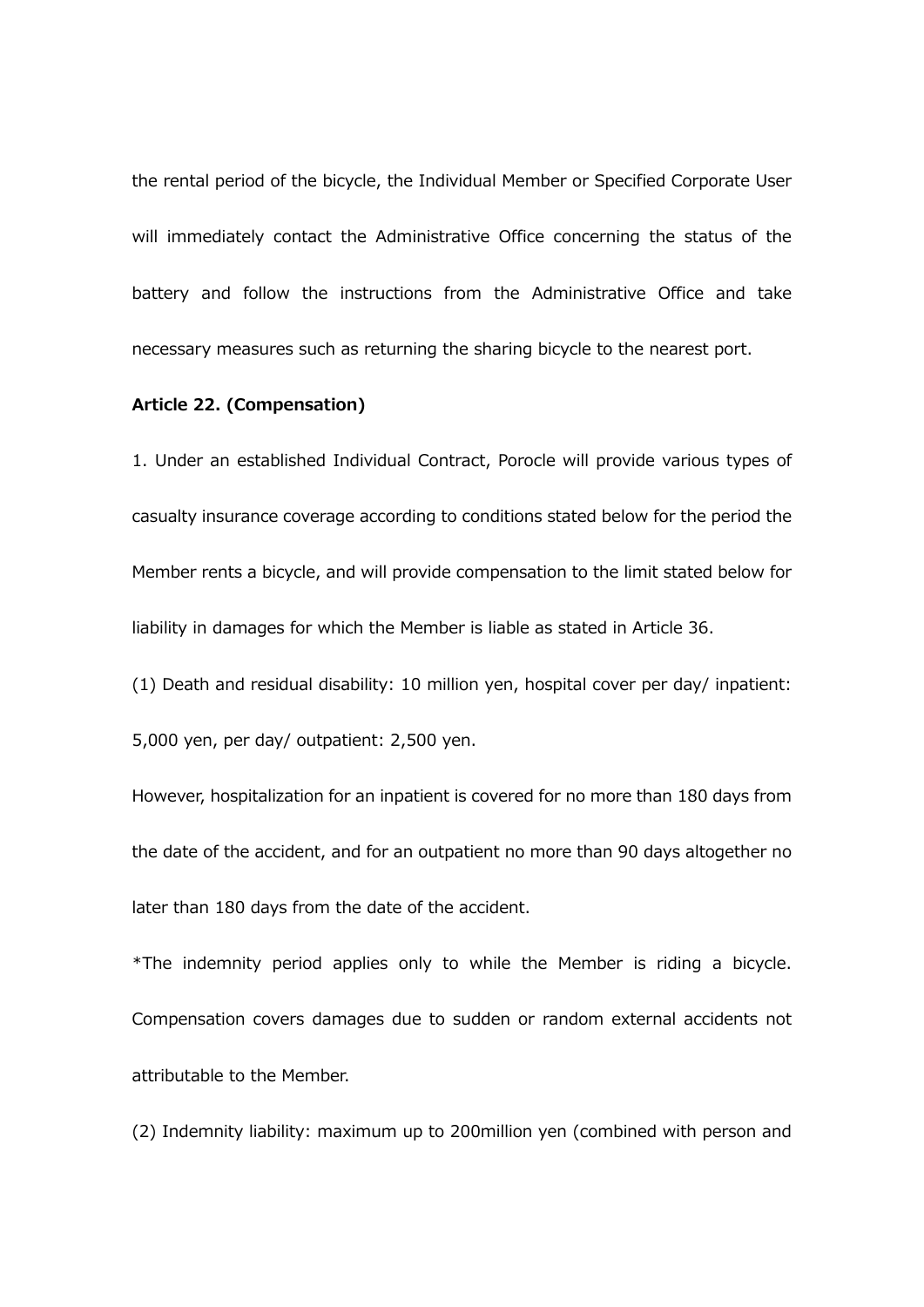## property)

[rider benefits]

Litigation fee: maximum up to 10million yen

Initial response cost: maximum up to 10million yen.

Injured party medical cost: maximum up to 500 thousand yen/ person

The indemnity Article shall be subject only to accidents while the Member or Specified Corporate User riding the bicycle. Compensation covers legal indemnity liability for physical injury or damage to property to a third party resulting from the use of a bicycle by a Member or a Specified Corporate User.

2. The Member will be liable for damages that exceed compensation limits stated in the preceding Paragraph.

3. The Member will accept without objection the possibility that the Member may not receive compensation through casualty insurance or Poeocle's compensation system due to any loss arising from an accident not reported to the police or the Administrative Office, or due to a mishap arising from the Member's breach of this Agreement.

4. In addition to provisions stated in Paragraph 2 and 3 above, in some cases compensation as stated in Paragraph 1 above may not apply due to insurance terms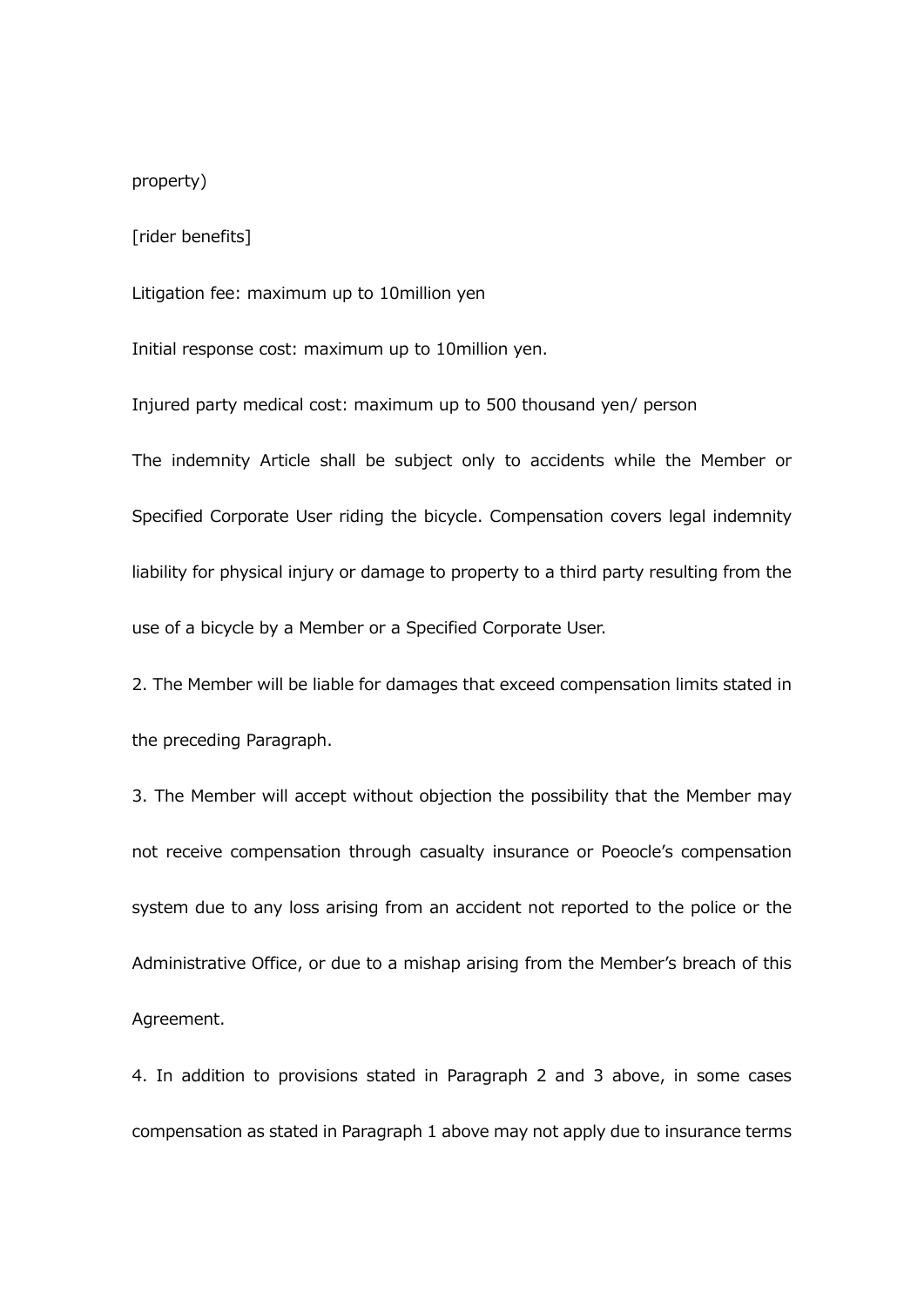and conditions, etc., when disclaimers (when insurance payment is not made) apply to the terms and conditions of various types of casualty insurance. In the case, the Member or the User will bear all of the costs.

5. The information provided on the various types of insurance presented in this Article is merely a general overview of the said types of insurance. All inquiries concerning the details of insurance terms and conditions and procedures for making an insurance claim should be addressed to the following call center:

Call Center

Porocle Cycle Sharing Service Administrative Office

Telephone: 0570-783-677

#### **Chapter 5 Service Charges**

## **Article 23. (Service Charges)**

1. The types of service charges Members and Specified Corporate Users will pay to Porocle for the use of the bicycles will be the registration fees, basic fees, extra charges and other applicable charges.

2. Porocle will clearly state the respective amounts of the charges and the bases of their calculation by making details public on the website specified by Porocle. When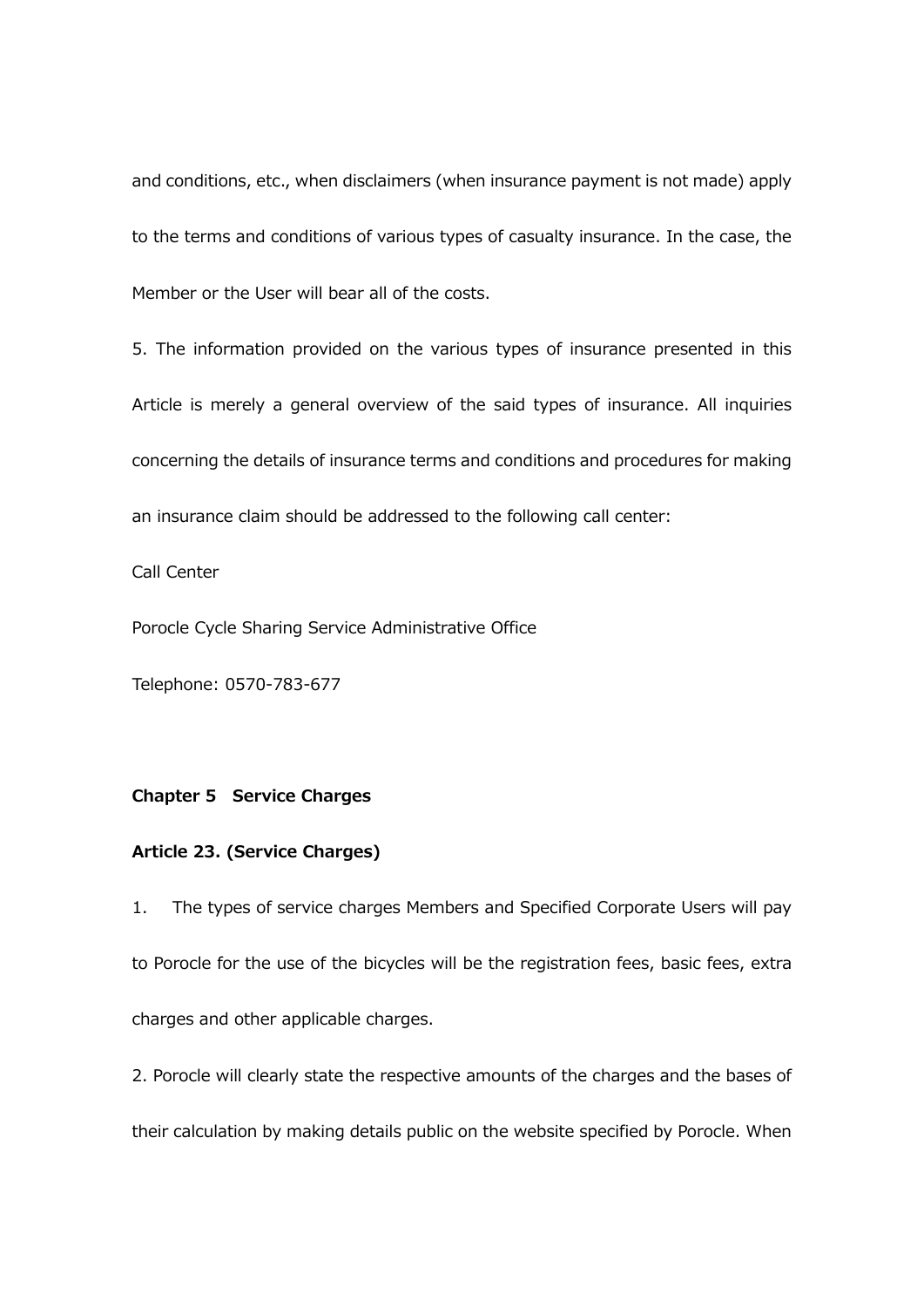Porocle intends to amend the charges stated above, Porocle will do so by announcing the amended service on the website prescribed by Porocle at least one (1) week before such amended service become effective.

## **Article 24. (Registration fee)**

1. Registration fee means the contract fee payable when a Member establishes the contract under Article 3, paragraph 1 and 2, and/or request made as a contract option for an IC card purchase or assistance, contractual Change fee to be paid if changes are made, renewal fee to be paid at the renewal of the enrollment contract. 2. Registration fee received by the Porocle pursuant to the preceding paragraph shall not be refunded unless the contract is terminated during the contract period due to cancellation, cancellation or other reasons, except for the case of termination due to reasons attributable to Porocle, Members will accept without objection.

## **Article 25. (Basic Fees)**

The basic fees are the basic charges a Member pays based on the type of subscription plan which the Member choose in Article 4 paragraph 1, or reregistered in Article 4 paragraph 2, or amended as stated in Article 5 paragraph 1, according to the period of time services are received as stated in the Agreement type, such as month, day or hours, etc.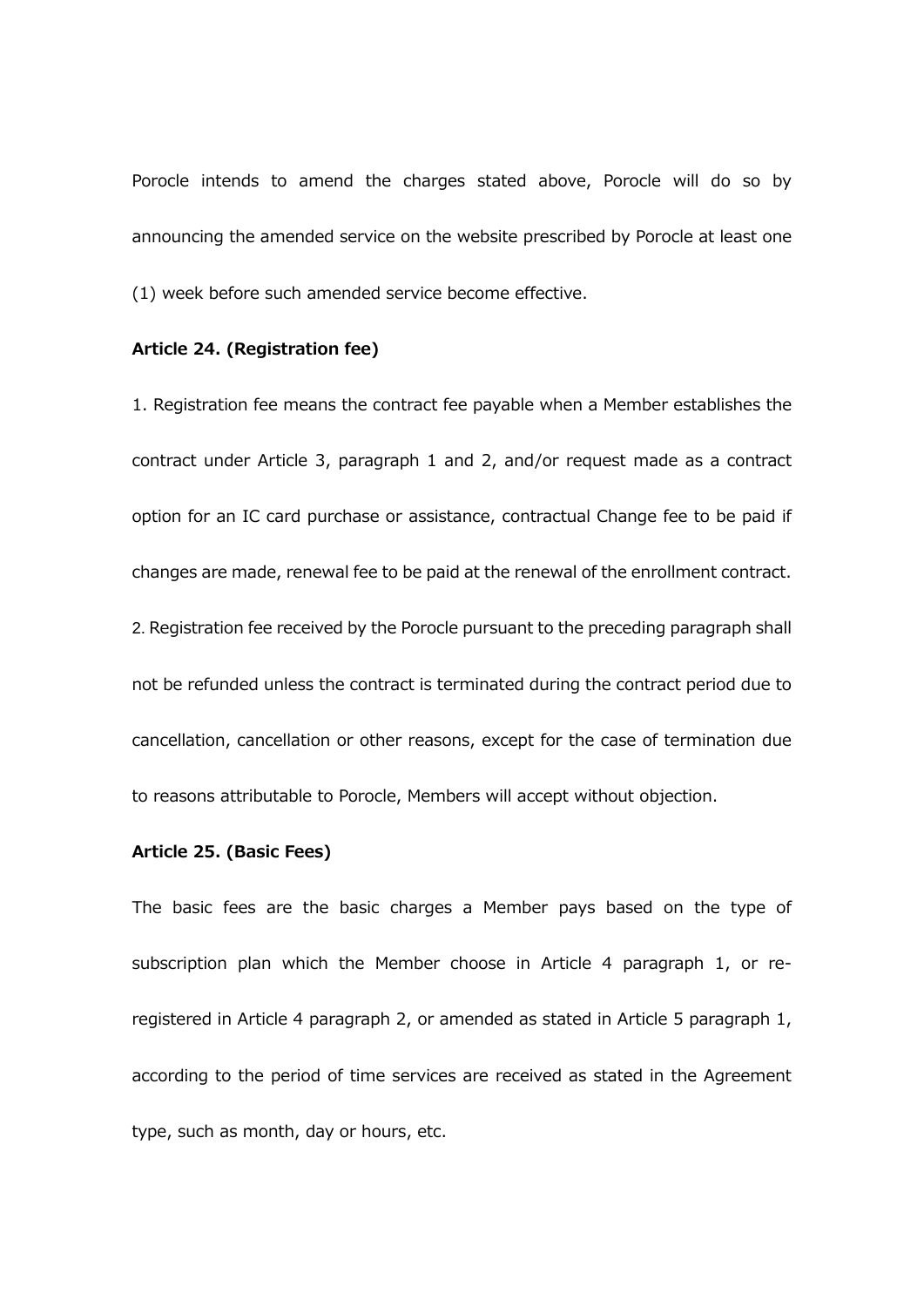## **Article 26. (Extra Charges)**

1. Extra charges, mean the fees which will be charged when a Member or Specified Corporate User uses the bicycle beyond the initial hours of use designated in the subscription plan.

2. Extra charges, will be calculated from the period, beginning from the end of initial hours of use stated in the preceding Paragraph to completion of the return of the bicycle including the storing procedure stated in Article 17.

## **Article 27. (Other Charges)**

Other charges shall constitute the amount to be paid for charges published by Porocle for services provided thereby desired by the Member in addition to the basic fee and extension fee.

## **Article 28. (Payment of Charges)**

1. A Member or a Specified Corporate User will pay to Porocle the total amount of charges relating to the month in which services were provided by Porocle by the payment due date specified by Porocle in the following month by the method the Member selected in accordance with Article 4 paragraph 1 or re- re-registered in accordance with Article 4 paragraph 2 or amended in accordance with Article 6 paragraph 1.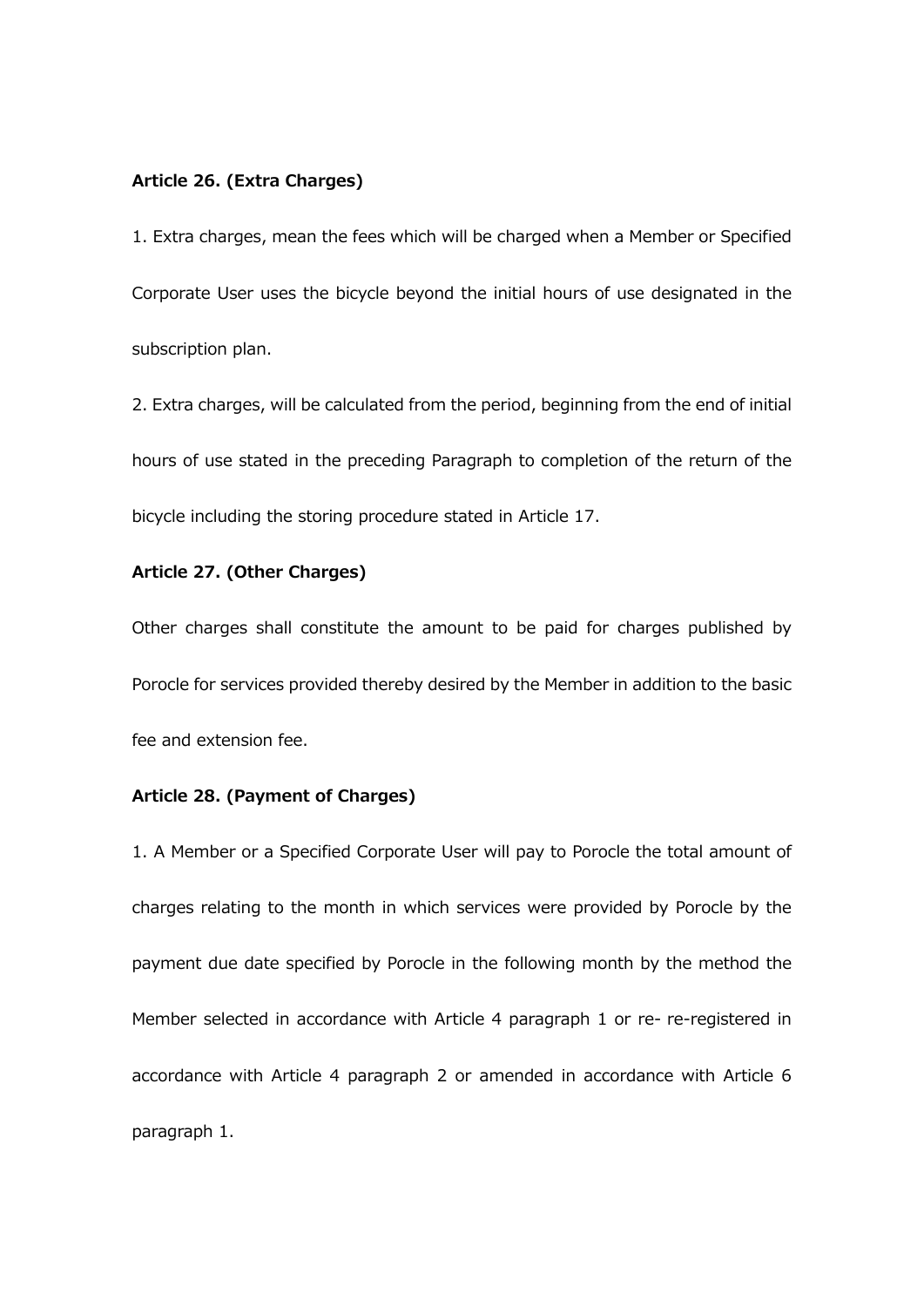2. If Porocle is unable to receive payment from a Member or a Specified Corporate User according to the method stated in the preceding Paragraph, Porocle may seek to receive payment by another method of settlement established by Porocle.

## **Chapter 6 Liability**

## **Article 29. (Safety Inspection and Maintenance)**

Porocle will undertake Safety Inspection and Maintenance of the bicycles and Bicycle ports according to standards established by Porocle.

## **Article 30. (Safety Inspection Prior to Use)**

- 1. To ensure that a bicycle is in order and can be safely ridden, each time a Member or the Specified Corporate User rents a bicycle, the Member or Specified Corporate User will make sure the following:
- (1) Safe operation of all brakes, lights and the bell
- (2) Function of the Handle bar and the frame
- (3) Proper tire pressure
- (4) Function of the Operation panel
- (5) Remaining battery capacity, etc.
- 2. When a Member or a Specified Corporate User notice any mechanical or other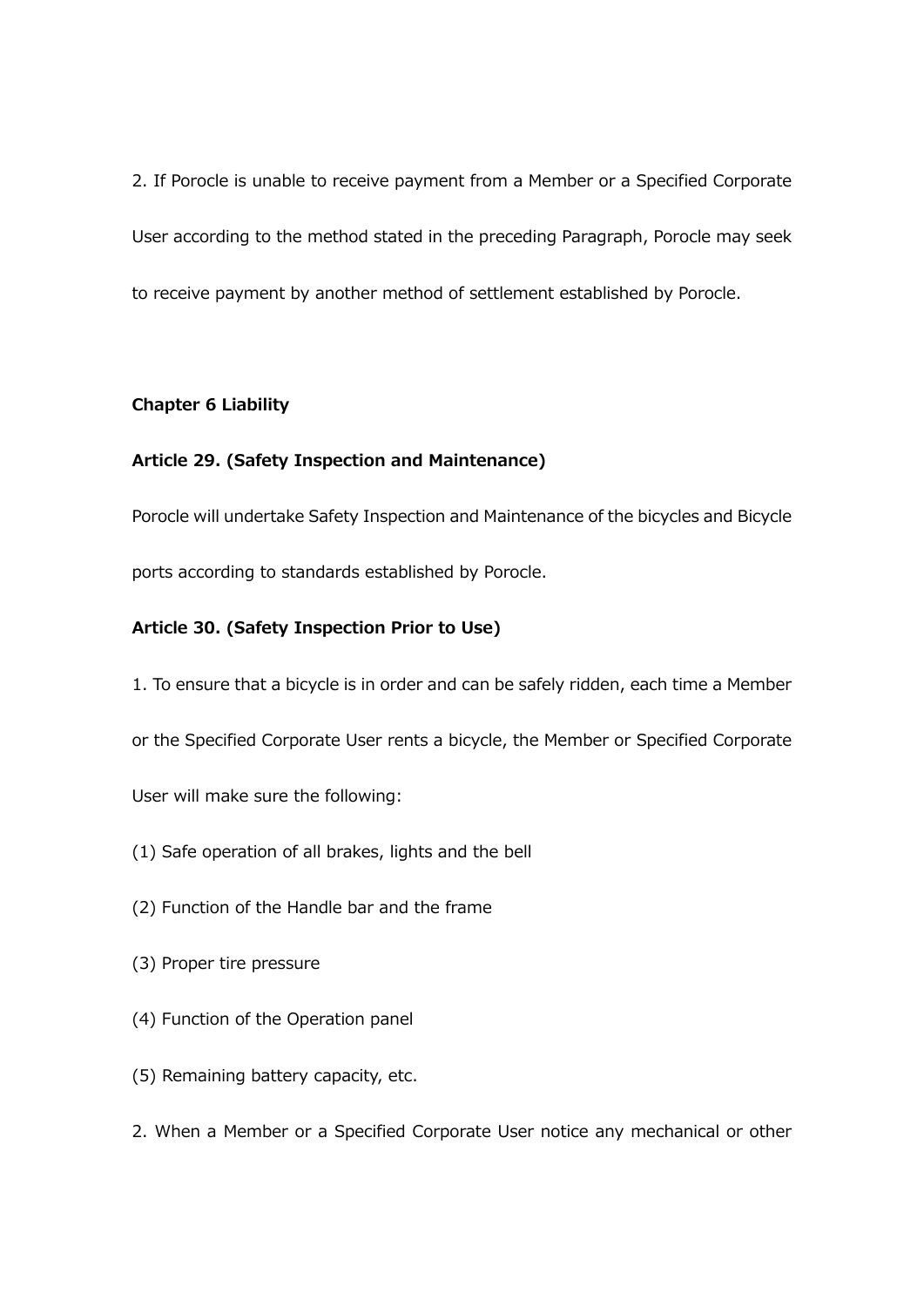problem or safety issue; and in such case the Member will promptly notify the Administrative Office of all problems and issues and cease use of the bicycle.

3. If the Member persists in the use of a bicycle without reporting an existing problem as stated in the preceding Paragraph, Porocle will deem that there were no problems with the bicycle such as faults, missing fixtures or poor maintenance at the time the Member received the bicycle.

## **Article 31. (Duty of Care)**

1. The Member or Specified Corporate User is responsible for exercising due care in the use and storage of bicycles.

2. The Member's responsibility to exercise due care in the preceded paragraph will begin when the delivery procedure is complete and will end when the storing procedure for the bicycle is complete in accordance with the Individual Contract.

## **Article 32. (Prohibited Acts)**

A Member or a Specified Corporate User will not engage in any of the following acts. (1) Member or Specified Corporate User may not allow another person other than the Member or Specified Corporate User to use the Subscription. Member or Specified Corporate User acknowledges that the bicycle removed from a bicycle port will be only used by Member or Specified Corporate User and will not share the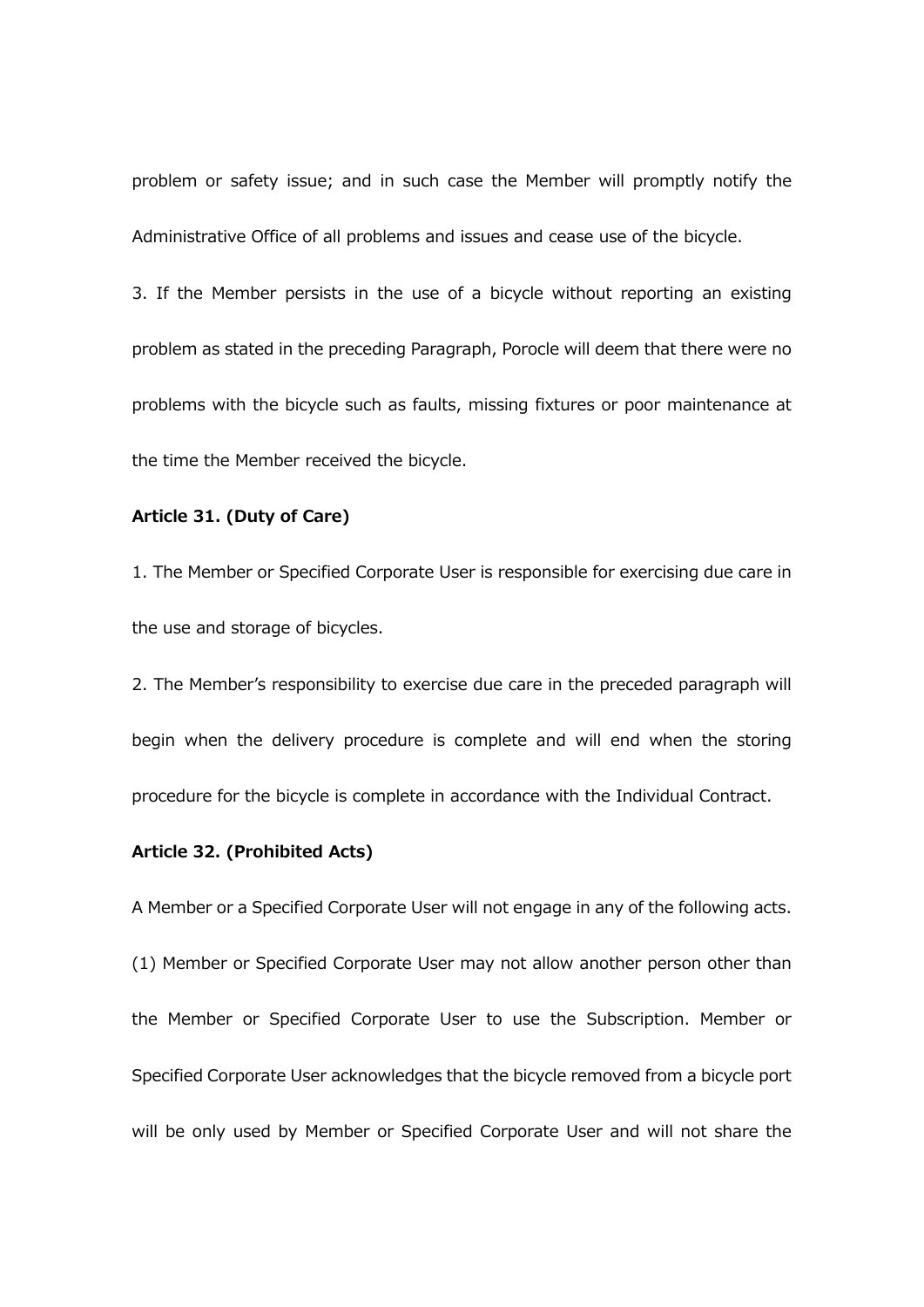Bicycle and any other unique Subscriber information to any other person.

(2) Member or Specified Corporate User may not engage in dangerous behavior such as reckless riding or riding under the influence of alcohol and/or medication or other substance that may impair your ability to safely operate the Bicycle.

(3) Member or Specified Corporate User may not violate any applicable traffic rules or any command or instruction from law enforcement personnel.

(4) Member or Specified Corporate User may not use the Bicycle in public parks, etc. where riding is forbidden, in hazardous places or where riding is inappropriate.

(5) Engage in acts that may obstruct the passage of pedestrians.

(6) Member or Specified Corporate User may not enhance or modify the structure or fittings of the Bicycle.

(7) Member or Specified Corporate User may not park in an area where the parking of bicycles, etc. is prohibited under local regulations, park on private property without permission, or park in a place that may obstruct passage.

(8) Member or Specified Corporate User may not persist in riding the Bicycle when it breaks down in the course of riding.

(9) Member or Specified Corporate User may not use the Bicycle for various tests, competitions, or hauling or pushing objects.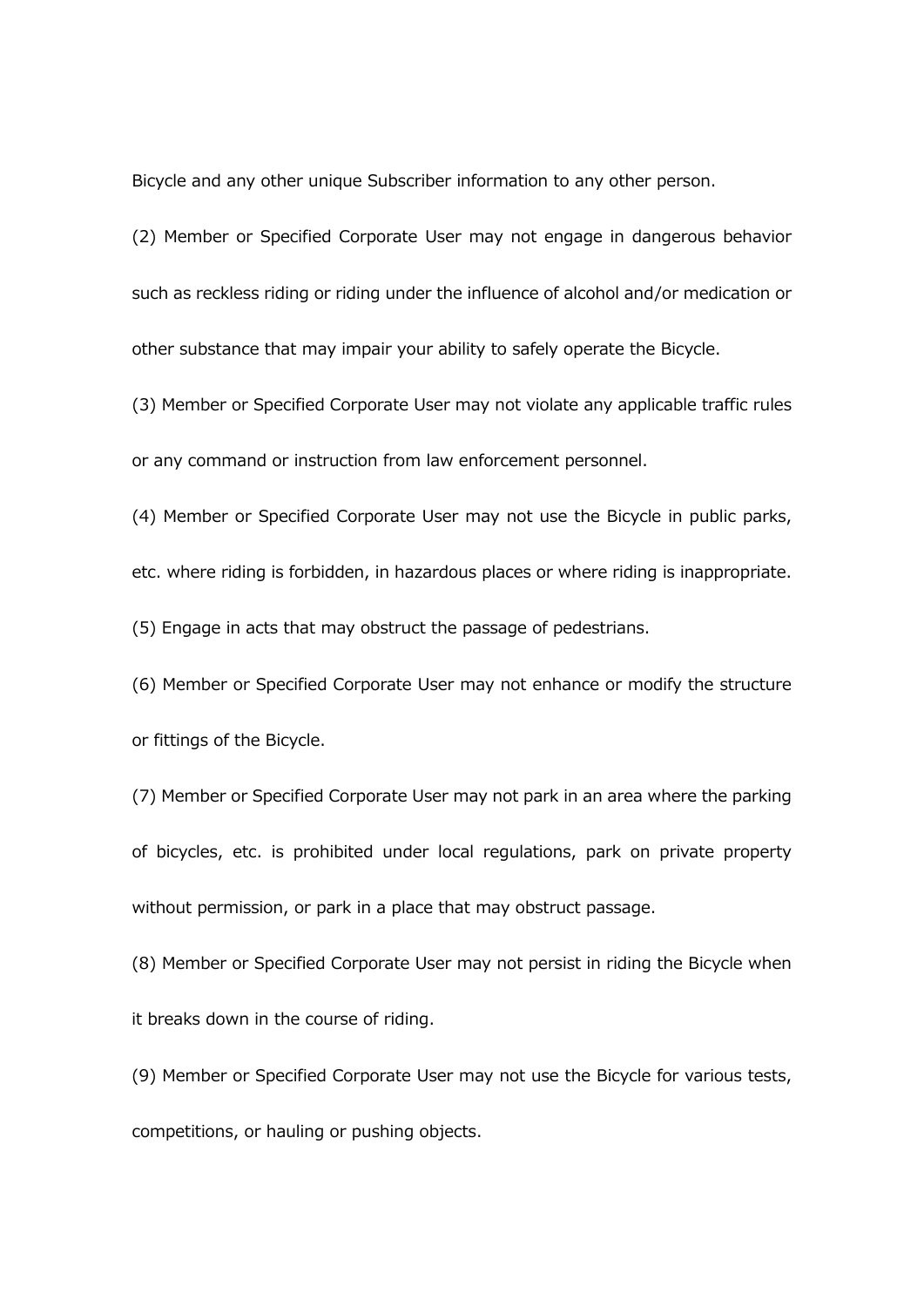(10) Member or Specified Corporate User may not possess the Bicycle for a sustained period of time at home or office beyond the designated purpose of use. (Such as, possessing the Bicycle for the next day use)

(11) Member or Specified Corporate User may not (In the case of a Member or a Specified Corporate User less than 13 years old) ride the Bicycle without wearing a helmet.

(12) Member or Specified Corporate User may not collect information automatically from our official website or Bicycle Rental (Sharing) system, using computer software technology irrespective of the name such as web scraping, web crawler, web spider, etc. In addition, any act that puts an excessive burden on the website or Bicycle Rental (Sharing) system which may interfere with stable service provision. (13) Member or Specified Corporate User shall not engage in any other act that violates the laws or regulations or public order.

**Article 33. (Measures for Abandoned Bicycles and Violations of the Road Traffic Act, etc.)**

1. When a Member or a Specified Corporate User violates the Road Traffic Act in connection with the sharing bicycle while using the sharing bicycle, the Member or the Specified Corporate User bears all responsibility including the payment of the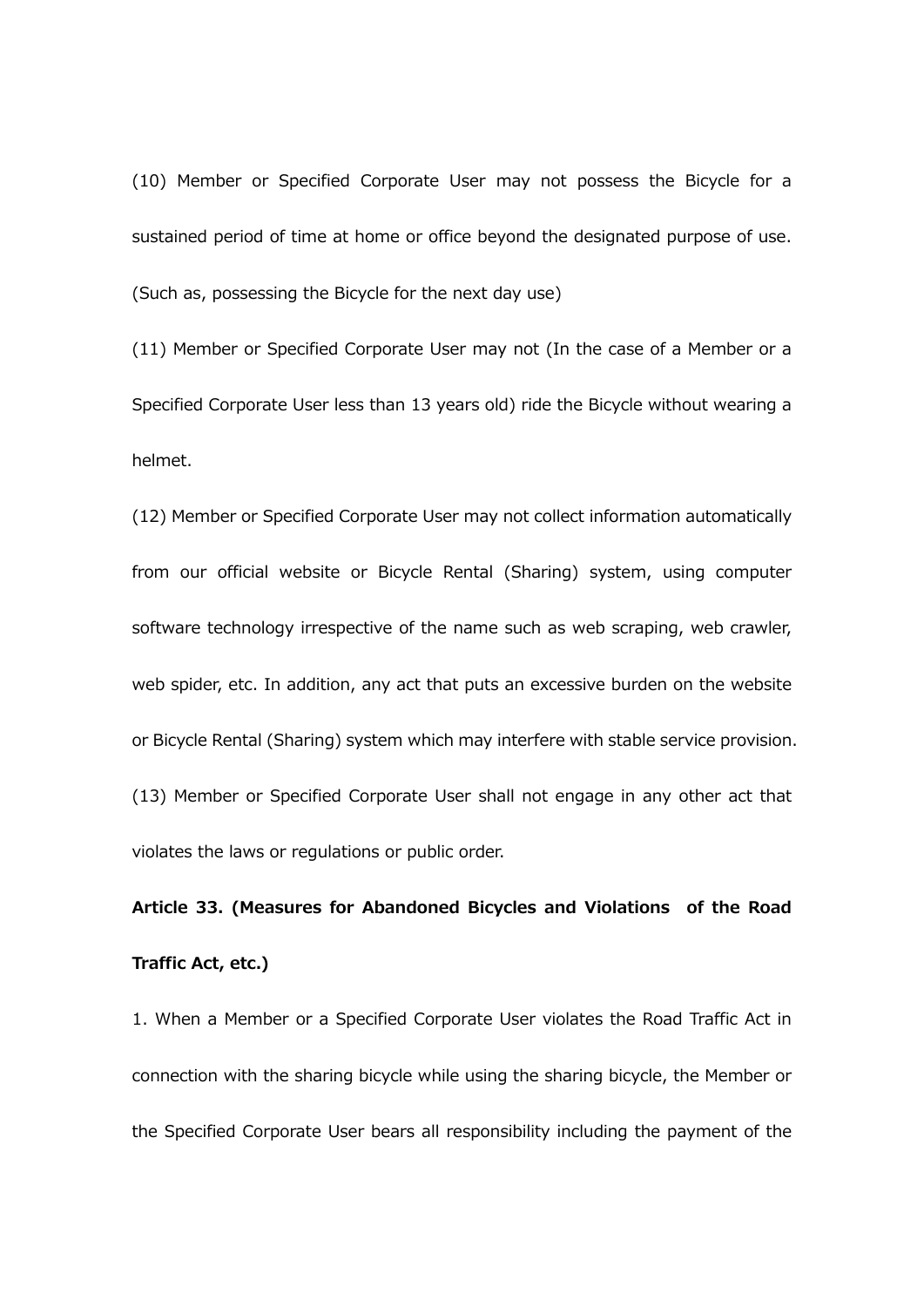fine pertaining to the violation.

2. When a Member or a Specified Corporate User has parked (hereafter, "abandoned") a bicycle in a place where parking is prohibited as stated in Subparagraph 7 of the preceding Article, the Member or Specified Corporate User will be responsible for compensating Porocle for any and all losses caused to Porocle including various costs for the removal and storage, etc. of the abandoned bicycle, applicable usage fees until the return of the bicycle, and any other costs.

3. If the municipal government or police, etc. contact Porocle regarding an abandoned bicycle as in the case of the preceding Paragraph, Porocle will contact the Member or Specified Corporate User and demand that the Member or Specified Corporate User promptly transfer the bicycle to the place specified by Porocle, and as an offender the Member or Specified Corporate User will comply with measures under the law.

4. When Porocle has paid costs stated in Paragraph 2 for which the Member or Specified Corporate User is liable, the Member will promptly pay those to Porocle.

## **Article 34. (Obligation to Return Bicycles)**

A Member or a Specified Corporate User will return a bicycle in the same state in which it was received when it was provided to the Member for rental, excluding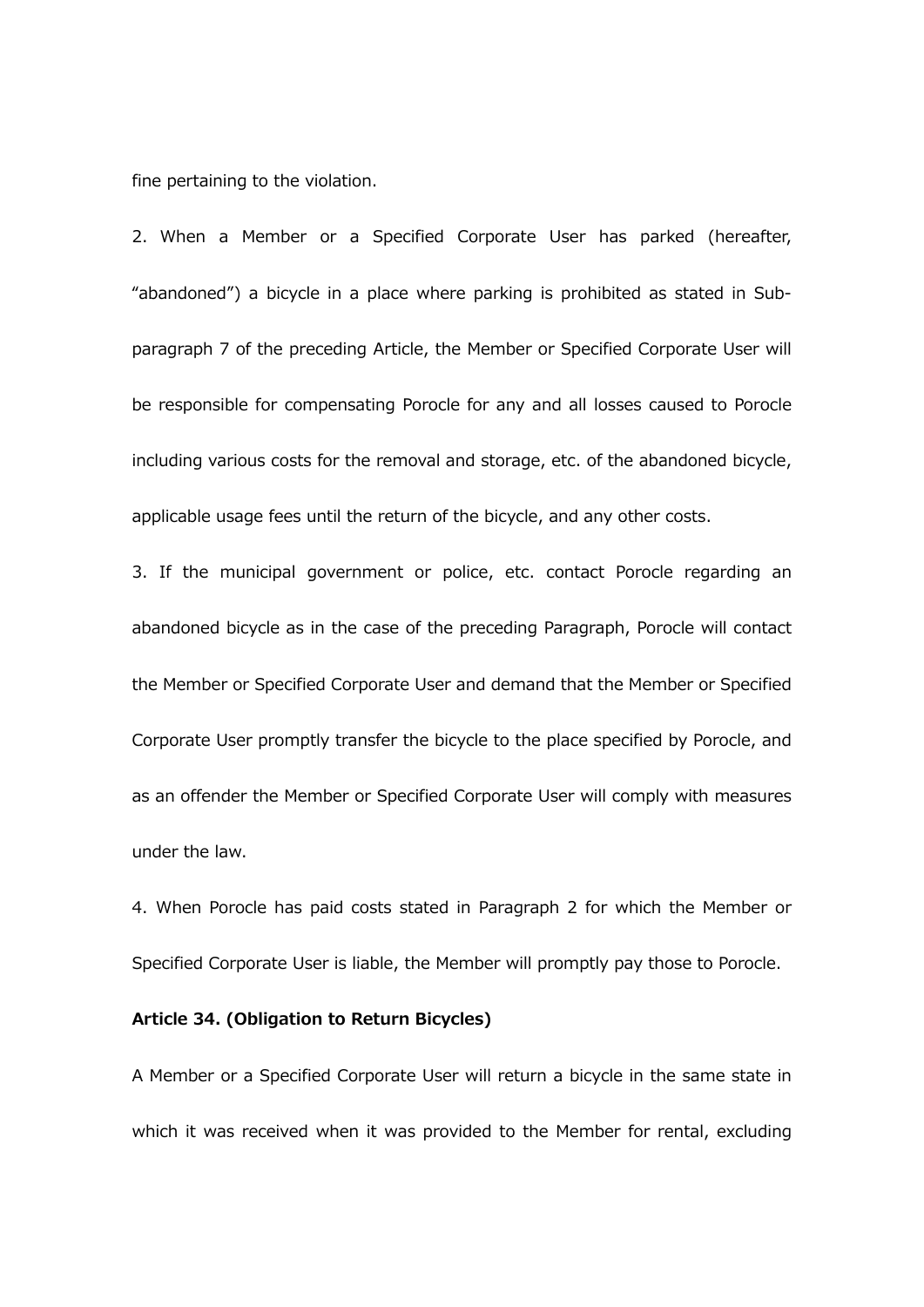wear and tear through ordinary use. If the bicycle including fixtures is damaged, lost, or stolen in part or in whole due to a reason attributable to the Member, the Member or Specified Corporate User will be responsible for any and all expenses required to restore the bicycle to its original state including the repair or repurchase thereof.

#### **Article 35. (Procedures for Unreturned Bicycles)**

1. If a Member or a Specified Corporate User fails to return a bicycle within the operating hours stipulated in the applicable type of subscription plan or fails to comply with Porocle's request to return a bicycle or is late in settling payment, or if Porocle deems the Member or Specified Corporate User has absconded with the bicycle when the said bicycle is not returned and the Member's or Specified Corporate User's whereabouts are not known, Porocle may cancel the Membership Agreement and may take legal procedures including lodging a criminal complaint against the Member or Specified Corporate User.

2. If circumstances stated in the preceding Paragraph apply to a Member or a Specified Corporate User, the Member or Specified Corporate User shall be liability for applicable usage fees of the bicycle until its return, costs required to search for and recover the bicycle, and any other damages caused to Porocle.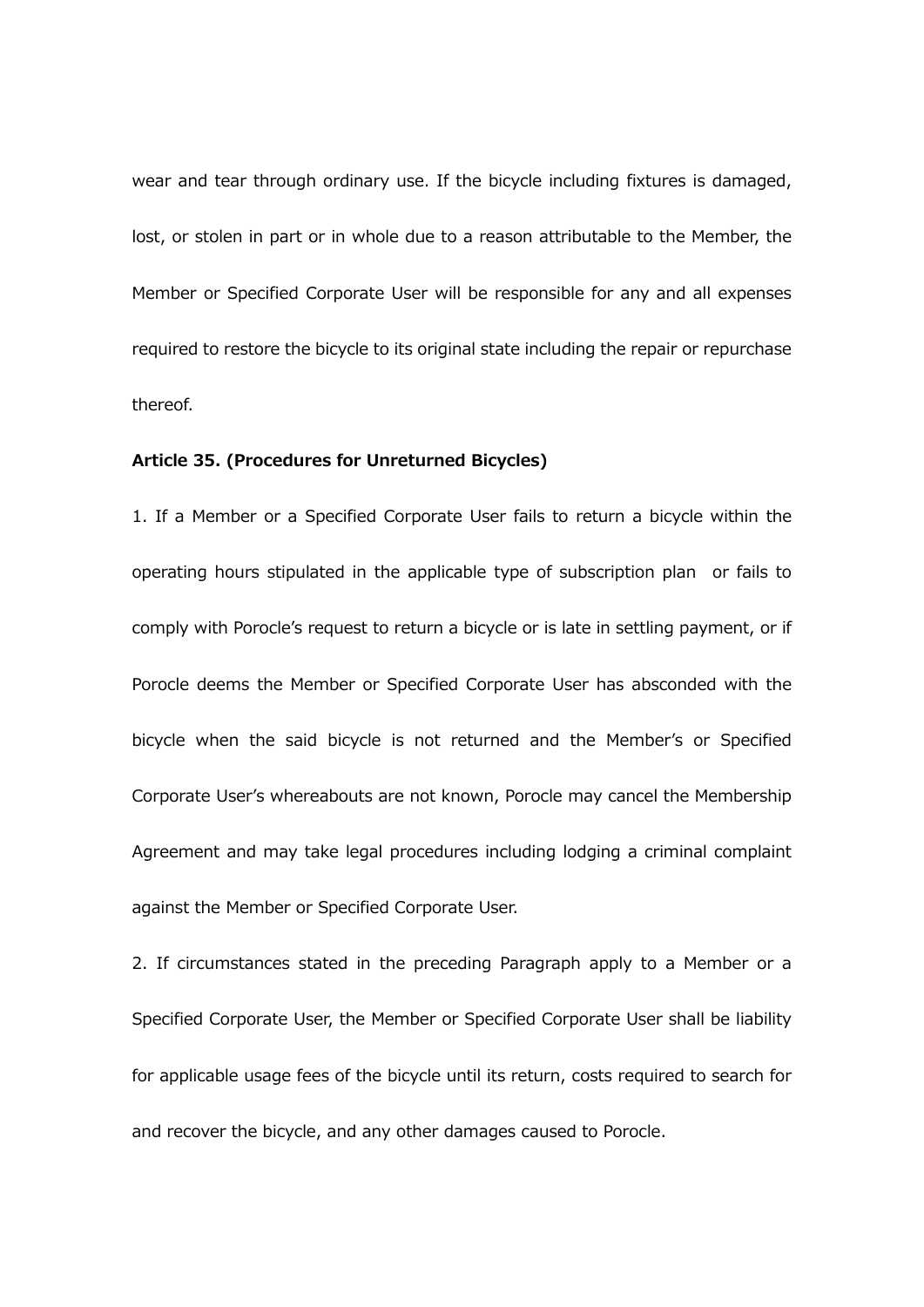3. If due to a natural disaster or any other unavoidable occurrence the bicycle is not returned by the Member or Specified Corporate User by the end of the Bicycle port operating hours, the Member or Specified Corporate User will not be held responsible for any losses arising as a result. In such case, the Member or Specified Corporate User will immediately contact the Administrative Office and follow the office's instructions accordingly.

## **Article 36. (Indemnity Liability)**

In addition to provisions stated in this Agreement, if in the course of using a bicycle a Member or a Specified Corporate User causes damages to a third party or to Porocle, the Member or Specified Corporate User will be responsible for compensation for such damages. However, this will not apply when the said damages are not attributable to the Member or Specified Corporate User.

## **Chapter 7 Exemption from Liability**

#### **Article 37. (Exemption from Liability)**

A Member or a Specified Corporate User may not claim compensation for damages exceeding the amount of fees which Porocle received from the said Members, unless Porocle has intentional or gross negligence. Unless Porocle has intentional or gross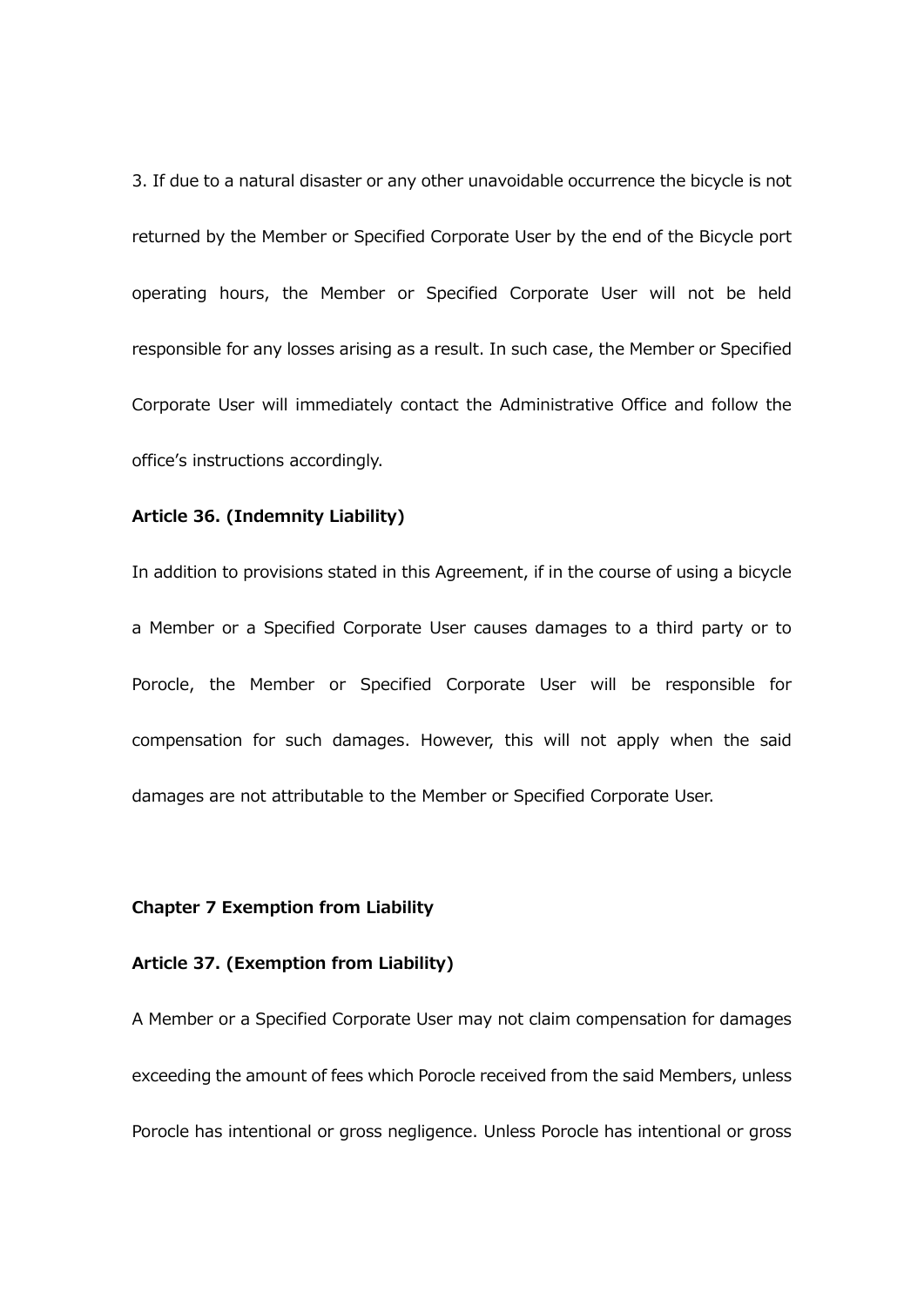negligence, Porocle is only responsible for personal or general damage, and Porocle shall bear no responsibility for any special damages including lost earnings by special circumstances that Porocle may or may not have foreseen.

## **Chapter 8 Personal Information**

## **Article 38. (Use of Personal Information)**

1. Personal Information (Personal Information and Personal Information collating with other information) obtained by Porocle by providing the service shall be subject for the privacy policy protecting Member's Personal Information which will be established separately (hereinafter, "Privacy Policy") and this "Membership Agreement".

2. Porocle may disclose the Personal Information of the Members to the following third parties.

[Personal Information subject to third party disclosure]

The Personal Information specified in the "Privacy Policy", which will be established separately.

[Scope of third parties]

Insurance companies contracted by Porocle to implement the compensation set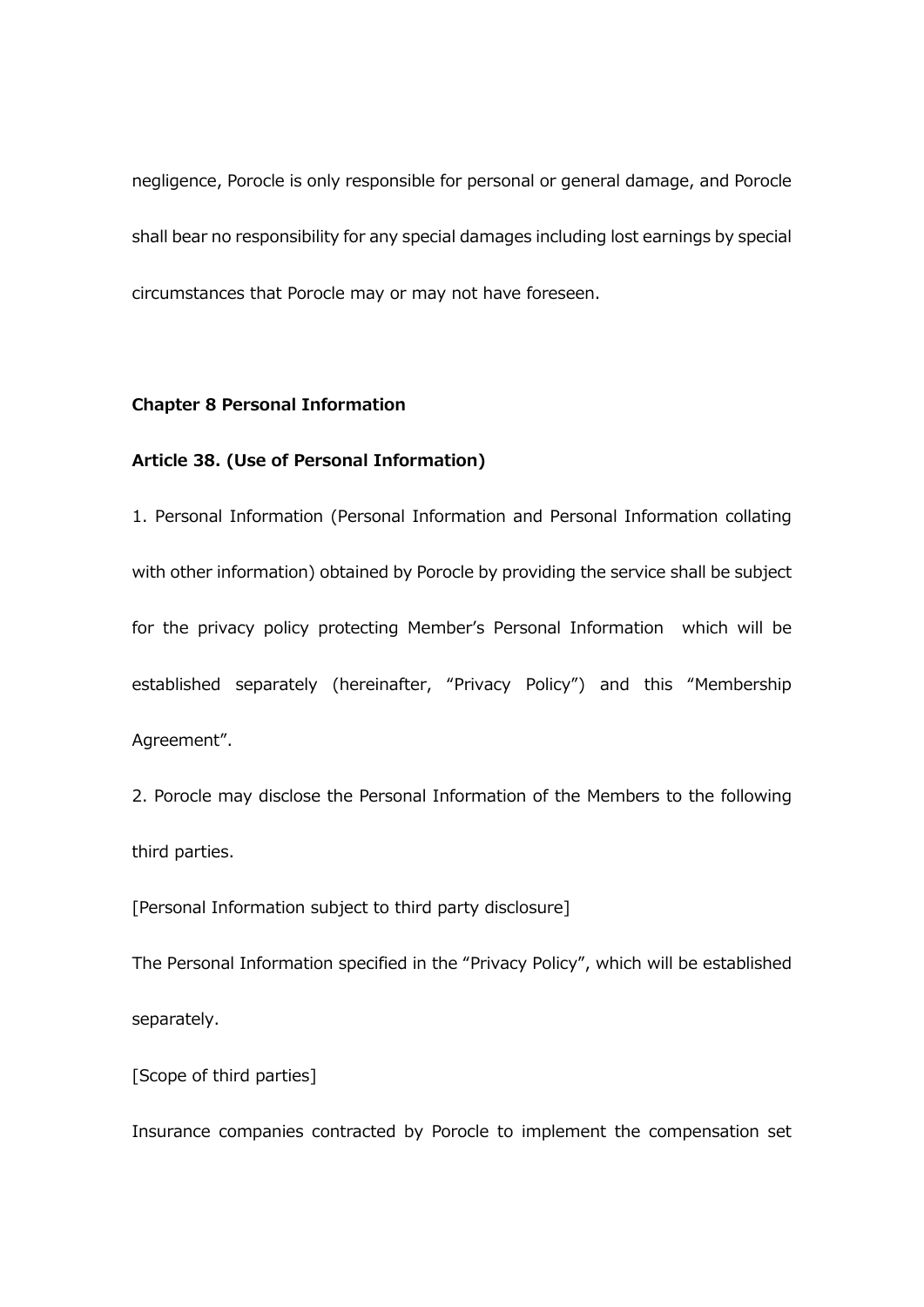forth in Article 22, paragraph1, and other companies subject to the scope to specify in the "Privacy Policy" which will be established separately.

[Purpose of disclosure to third parties].

The purpose of disclosure in the "Privacy Policy", which will be established separately.

[Party responsible for management of Personal Information]

Approved Specified Nonprofit Corporation Porocle

## **Chapter 9 Miscellaneous Provisions**

## **Article 39. (Modification of this Agreement)**

When Porocle revises this Agreement, Porocle will give notification by posting such notice on the website specified by Porocle. Furthermore Porocle, may unilaterally amend, modify, or change this Agreement, in its sole discretion and without any notice or cause, the Member or Specified Corporate User will be deemed to have agreed to be bound by all such amendments, modifications and changes.

## **Article 40. (Notification of Members, etc.)**

Porocle will communicate with Members and Specified Corporate Users via telephone or email address which Members or Specified Corporate Users registered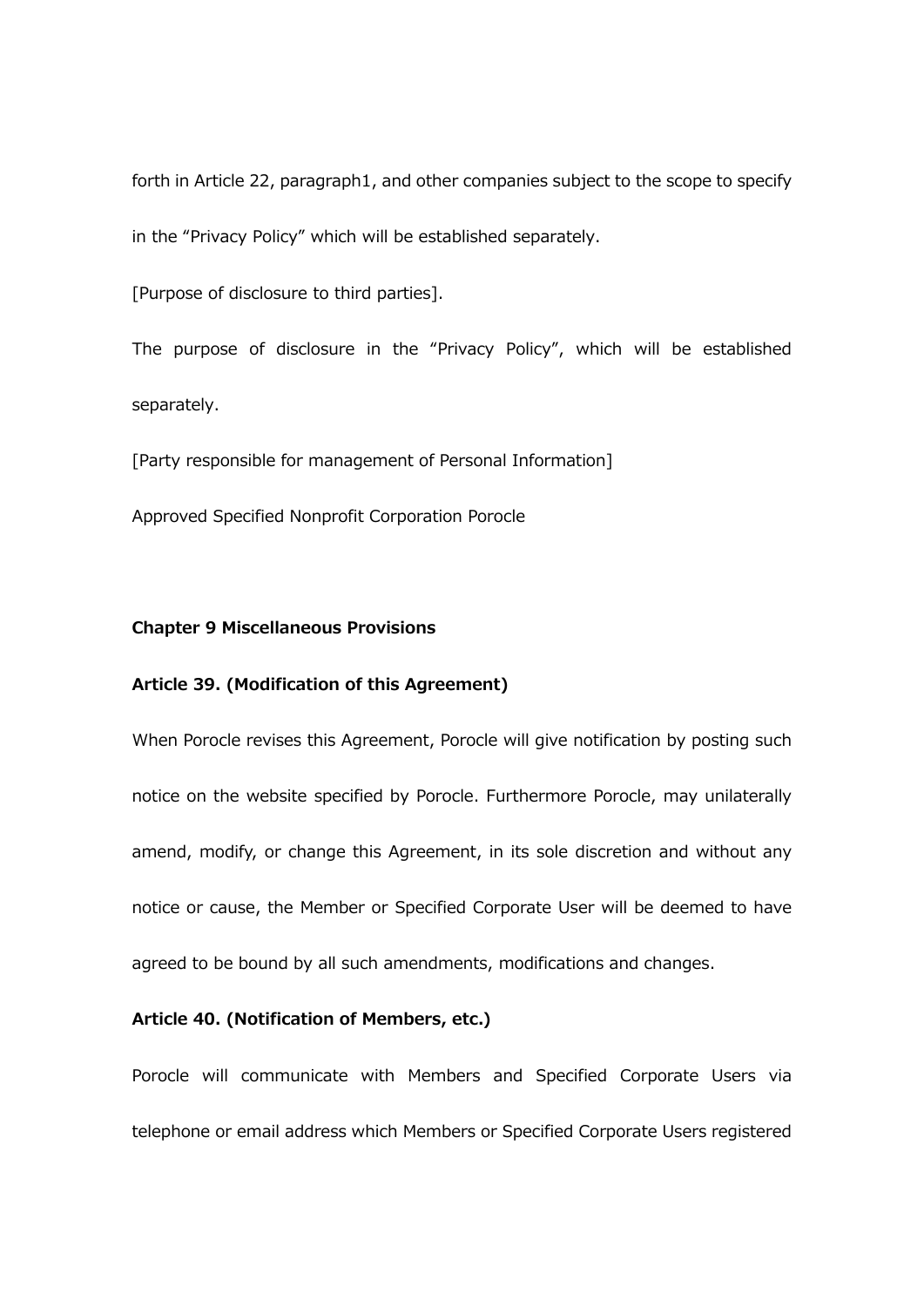during enrollment of the Membership Agreement or by sending push notifications in application. Porocle will consider any notice or communication shall be effective from the time the said notices or communication were sent to the Member's or a Specified Corporate User's registered email address. Any disadvantage arising from failure of the said notices or communication to reach the Member or a Specified Corporate User will be borne by the Member or Specified Corporate User. However, about the Member who has entered the Membership Agreement before

until the Member re-register, any disadvantage arising from failure of the said notices or communication to reach the Member will be borne by the Member.

31 Dec 2018, due to Porocle can not send notice and communicate with the Member

### **Article 41. (Late Payment Penalty)**

When a Member or a Specified Corporate User neglects to fulfill the executing monetary obligations under this Agreement, or an Individual Contract, the Member or a Specified Corporate User shall pay the delayed payment to Porocle at an annual rate of 14.6% on a pro rata basis (calculated on a daily basis with a year being equal to 365 days).

## **Article 42.(Court of Jurisdiction)**

Both Porocle and the Member agree that the Sapporo District Court will be the